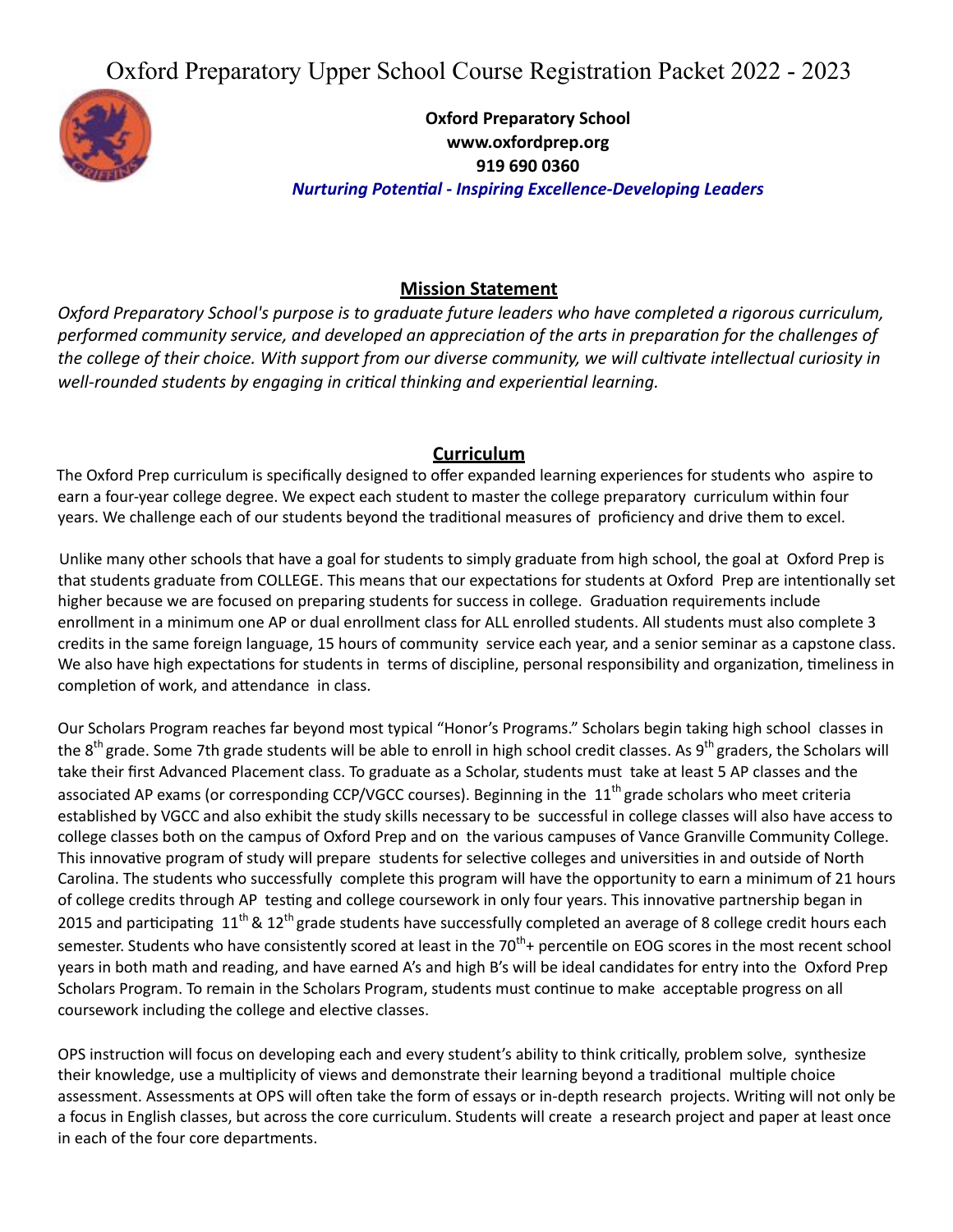# **Course Loads**

All students will attend classes 8 periods per year, for a full year (11<sup>th</sup> & 12<sup>th</sup> grade students who are ahead of graduation progress and do not have any low previous grades on their HS transcript that need to be improved, may elect to take fewer than 8 classes). This will allow in-depth study of complex concepts and exploration beyond the basic requirements of the North Carolina Standard Course of Study. A yearlong course of study allows students to maintain a constant level of knowledge and become beer equipped to take AP exams, which are offered only in May of each year. **Students who** aspire to participate in high school athletic programs must maintain passing scores in a NCHSAA minimum course load **(Please refer to the OPS Student Parent Handbook linked on OPS website for detailed eligibility informaon).**

# **Graduation Requirements**

Graduation requirements for OPS mirror the suggested requirements for entry into most of the schools of the North Carolina University System. The graduation requirements of OPS exceed those currently required by the schools in Granville and Vance counties. These requirements include exceptional academic requirements, including 3 credits in one foreign language and four credits of English, math, science, and social studies. At OPS we also recognize the importance of the development of creative and practical skills. Consequently our graduation requirements also incorporate a minimum of community service hours and a senior fine arts project requirement.

All students will participate in a college bound academic track with additional requirements for students selected for the OPS Scholars program. Minimum graduation requirements for all students are: • 4 Math credits – the lowest level to be NC Math I. (Any remedial math course the student requires to be successful in Math I may be used to fulfill an elective requirement.)

- 4 English credits
- 4 Social Studies credits (World History, American History I & II, and American History: Founding Principles, Civics and Economics\* - This reflects requirements for students entering Grade 9 between 2014-15 and 2019-20)
- (Founding Principles, World History, American History, and Personal Finance This reflects requirements for students entering Grade 9 in 2021-2022.
- 4 Science credits (Including a minimum of Biology, Chemistry or Physics, and Earth and Environmental)
- 3 Foreign Language credits (In the same language)
- 1 Health and Physical Education credit
- 7 additional electives (For a total of 27 credits)
- At least 1 Advanced Placement or CCP/VGCC college level course in the area of the student's choice for every enrolled student.
- 60 hours of community service to be approved by an advisor. (15 hours each school year) (Please refer "Student Service Program" page on the OPS website for detailed information)
- Fine Arts project to be approved by an advisor. (This requirement can be fulfilled through a fine arts course. Please refer to the "Guidance and Counseling" page on the OPS website for detailed information)

**Oxford Prep Scholars** must meet a baseline set of academic requirements and obtain administrative approval to pursue this course of study. To receive Scholars cords and designation on the diploma they must fulfill all graduation requirements…

#### **+PLUS+**

Complete a minimum of 5 AP or CCP classes potentially beginning in the freshman year. Acceptable courses to meet Scholars designation must include the following sequence:

- AP US Government & Politics (9th grade)
- AP Environmental Science (10th grade)
- AP English Language & Composition (10<sup>th</sup> or 11th grade)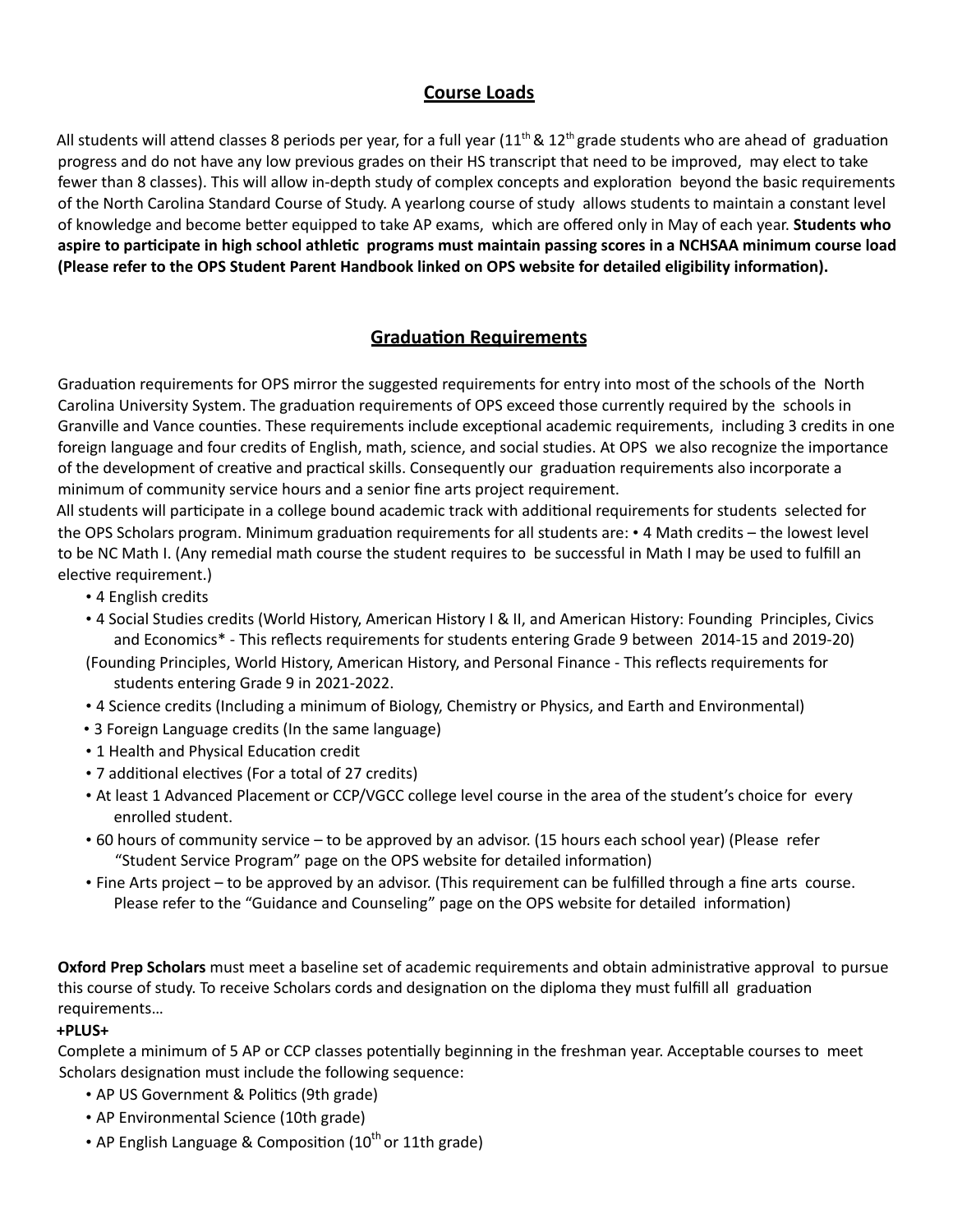- CCP/VGCC MAT 152 or 171 (11<sup>th</sup> or 12th grade)
- One additional AP class of the student's choice

Scholar status may also be obtained through administrative approval as a result of obtaining passing grades in at least 5 college level courses across all four disciplines.

#### \*Students must pass the course and take the AP Exam in all of these classes to graduate with the **designation of an Oxford Prep Scholar.\***

#### **Promotion Policy**

Each year, every student in each grade must pass six out of the eight classes. Included in the six must be passing grades for BOTH English/Language Arts and Math. Students who do not pass English or Math will have the opportunity to earn credit through summer school to take the class during the summer for a passing grade. Otherwise, the student will be retained in the same grade for the following year. All Upper School students must also complete 15 documented and approved service hours each year in order to be promoted. All students must make a 3 or better on any EOG/EOC. Students who do not demonstrate mastery by achieving a 3 or better on EOG/EOC's can earn credit by attending summer school and then retaking the test upon completion of summer school session/s. Students who do not achieve a 3 or better and who do not attend summer school will not earn credit for the class which will likely result in their retention. EOGs and EOCs are currently administered in  $7<sup>th</sup>$  & 8th grade math and Language Arts, 8th grade Science, Math I/Math III, English II and Biology. 7<sup>th</sup>/8th grade students who are enrolled in high school classes are required to take both the  $7<sup>th</sup>/8<sup>th</sup>$ grade tests and the associated high school exam.

#### **Awards Policy**

Academic awards are determined at the end of each semester. Students who make above a 3.5 semester weighted GPA AND have NO grades below a C will be eligible for the Director's List. Those who make above a 3.0 overall weighted GPA AND have NO grades below a C will be eligible for the Honor Roll. Students who have attended OPS for at least 3 semesters (beginning with 8th grade) and who have demonstrated a commitment to service and high integrity, maintained a 3.0 overall unweighted GPA and have NO grades below a C will be eligible for induction into National Beta Club.

# **Grades and Weighting of Grades**

Upper school (grades 7 through 12) uses a single grade and weighting policy. The conversion of grades to quality points is standardized. All courses, including elective courses, performance music courses and PE use the same grading and weighting policy.

 $90-100 = 4.0$  quality points  $80-89 = 3.0$  quality points  $70-79 = 2.0$  quality points  $60-69 = 1.0$  quality points ≤ 59 and below = 0.0 quality points Grade point average calculations are based upon standardization of academic course levels, weighting of course grades, and grading scales. The weighting for Honors courses shall be an additional one-half (.5) of a quality point. The weight for Advanced Placement and CCP courses shall be an additional one (1) quality point. There are no honors or weighted courses in grades 7/8.

#### **Athletic Policy**

We encourage every student to become a student-athlete. More than 60% of students at OPS participate on an athletic team. As a college prep school, the academic standards for participation in OPS athletics have been established to match the standards at the college level. A student must have passed a minimum load of work, while maintaining a minimum 2.0 weighted GPA during the preceding semester,  $(1.5 - 1.99$  GPA will be placed on academic probation), to be eligible at any time during the present semester. Please refer to the Athletic Handbook for more information.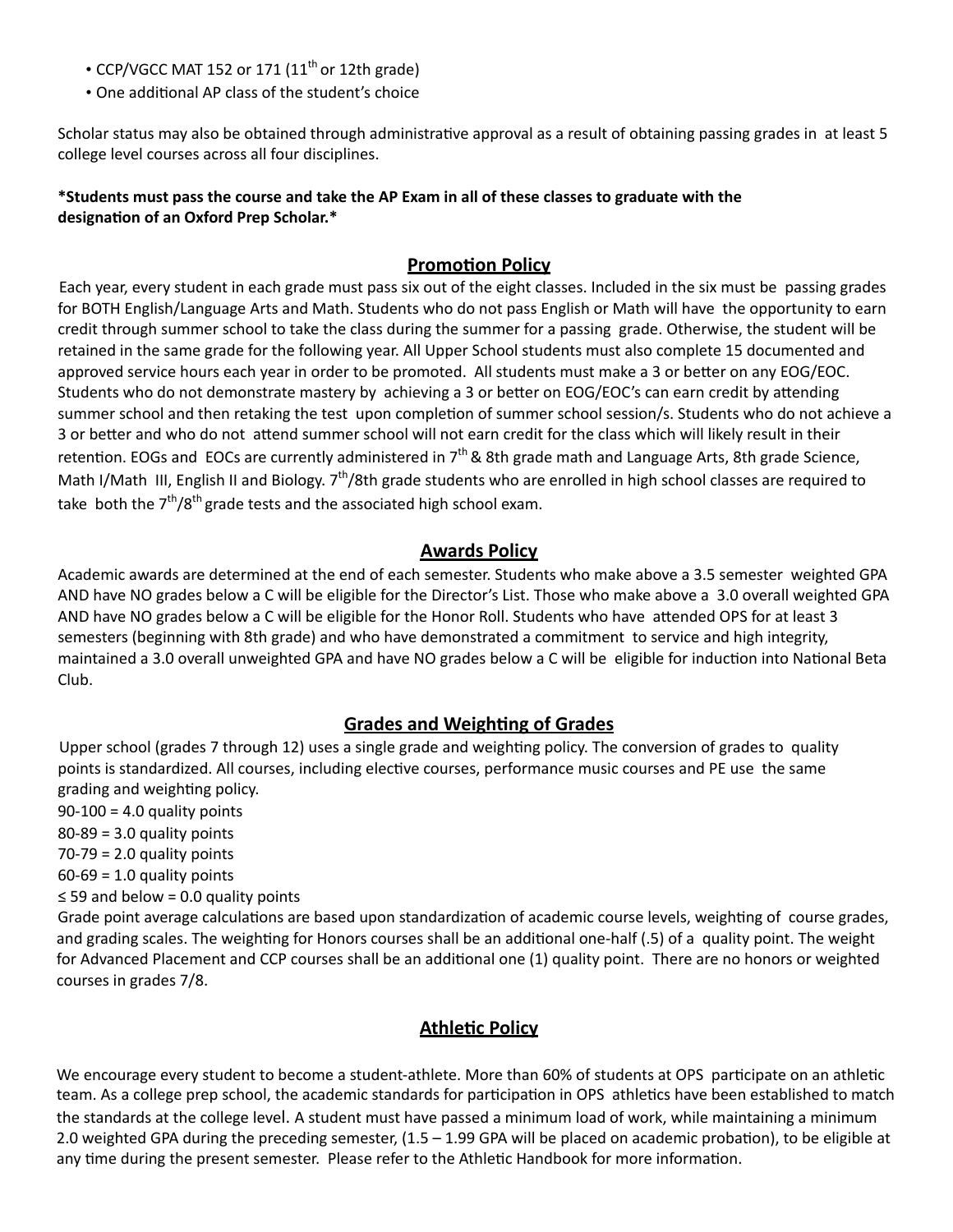# **Course Requirements and Descriptions** –  $7<sup>TH</sup>$  &  $8<sup>TH</sup>$  GRADE COURSE REQUIREMENTS

**Core and Elective Course Selections:** Students in the 7th and 8th grades are required to complete courses in Math, Science, Social Studies, Language Arts, Foreign Language and Health and Physical Education. Students will have the option to participate in a performing music class such as strings, Band or Chorus. During 7th and 8th grade students will also be placed in a variety of semester-long electives intended to allow them to develop an appreciation for the arts and that will expose them to new skills and ideas. In the 7<sup>th</sup> grade most students will participate in a seminar class that prepares them for success in upper school. 8<sup>th</sup> grade students will participate in a seminar class in the spring that readies them for building a strong high school transcript.

**Grades & Awards:** Academic awards are presented at the conclusion of each semester to students who merit a GPA of 3.0 and above with no C's in any course including elective courses.

**Service Hours:** Each 7th and 8th grade student is required to complete a minimum of 15 service hours in the local community (Please refer to the "Student Service Program" page on the OPS website for detailed information) in order to be eligible for promotion. Signed documentation is to be provided to the office as evidence of service completed. Work completed for pay or for family is not eligible for service hours.

| <b>MIDDLE SCHOOL COURSE</b><br><b>REQUIREMENTS</b>                                                                              | <b>7th Grade</b>                                       | 8th Grade                                                                      |
|---------------------------------------------------------------------------------------------------------------------------------|--------------------------------------------------------|--------------------------------------------------------------------------------|
| 7th Grade Math, Accelerated<br>7th Grade Math, Math I*<br>(*Math I enrollment may<br>require double math course<br>enrollment*) | XX                                                     | <b>Not Applicable</b>                                                          |
| 8th Grade Math or 8th<br>Grade/Math I*                                                                                          | <b>Not Applicable</b>                                  | XX                                                                             |
| <b>Language Arts</b>                                                                                                            | XX                                                     | XX (May be fulfilled with<br>High School English I)                            |
| <b>Social Studies</b>                                                                                                           | XX                                                     | XX (May be fulfilled with<br><b>High School Founding</b><br><b>Principles)</b> |
| <b>Science</b>                                                                                                                  | XX                                                     | XX (May be fulfilled with<br>High School Earth &<br>Environmental)             |
| <b>Health and Physical Education</b>                                                                                            | XX                                                     | XX                                                                             |
| <b>Foreign Language</b>                                                                                                         | XX(May be filled with High<br><b>School Spanish 1)</b> | XX (May be fulfilled with<br>High School Spanish 1 or 2)                       |
| 3 electives per semester                                                                                                        | XX                                                     | XX                                                                             |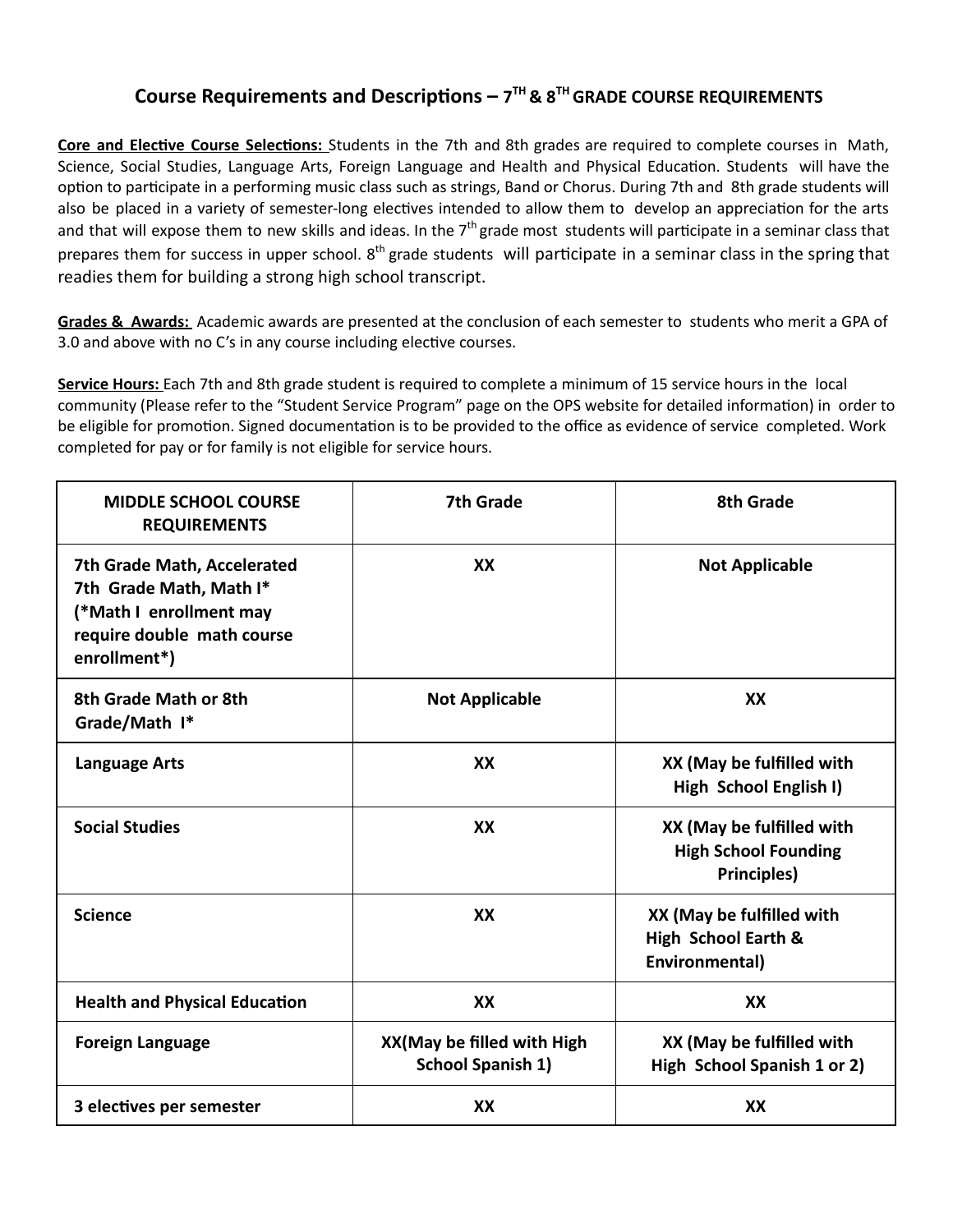# **7th & 8th OPS Course Descriptions**

# **ENGLISH/LANGUAGE ARTS**

#### **ENGLISH LANGUAGE ARTS 7**

#### **Prerequisite: None**

All students will take  $7<sup>th</sup>$  grade ELA. During the course of the year, students will focus on reading and will learn about and complete numerous writing assignments; paragraphs, essays, poems, and creative projects will have the opportunity to earn credit through summer school this year. Assignments and projects will be created by combining areas of study, literacy terms, technology, research, and writing skills and strategies. Independent reading will be expected continuously, with pertinent writing assignments being given on a regular basis. Learning to work collaboratively is essential, so group/partners work will be a routine occurrence. Students are required to demonstrate mastery of ELA 7 by scoring a 3 or better on the EOG. Students who do not demonstrate mastery will have the opportunity to earn credit for the class by attending summer school and then retaking the EOG. Passing ELA 7 is required for promotion to 8th grade.

#### **ENGLISH LANGUAGE ARTS 8**

#### **Prerequisite: None**

All students, unless they are a part of the Scholars program, will take 8<sup>th</sup> grade ELA. During the course of the year, students will focus on reading literature, mainly short stories, drama, writing a personal narrative, and a research unit. As with any language arts course, students will develop their skills in the four core areas of language: reading, writing, speaking, and listening. Students are required to demonstrate mastery of ELA 8 by scoring a 3 or better on the EOG. Students who do not demonstrate mastery will have the opportunity to earn credit by attending summer school and then retaking the EOG. Passing ELA 8 is required for promotion to 9th grade.

#### **ENGLISH I - HS**

#### **Prerequisite: (Administrative approval if an 8<sup>th</sup> grade Scholar)**

Students read, write, analyze, and respond to a variety of literary genres (including short stories, novels, epics, poetry, drama, and literary nonfiction). Classwork will focus on analyzing literature, critical thinking, research, grammar, and language skills in a plethora of ways (including – but not limited to—research papers, sentence deconstruction, group-work, Socratic discussion, ACT growth analysis, and guided /independent reading). Students must obtain a grade of C or higher in order to gain high school credit. All students in Eng1 will be required to write a formal research paper. To receive high school credit a student must score a C+ on better in the class and on the teacher-made final exam.

#### **SPANISH**

#### **Exploring Spanish (7th Grade – Only second semester) Prerequisite: None.**

This fun and engaging Exploring Spanish course picks up where Lower School Spanish left off to continue your adventures in the Spanish-speaking world! Students will explore Spanish culture while learning basic conversational skills and fundamental Spanish grammar rules. A variety of instructional methods are used, including modeling language, technology, art, among others, to convey Hispanic culture. This course prepares students for continuing language studies in either 8<sup>th</sup> grade Spanish or High School.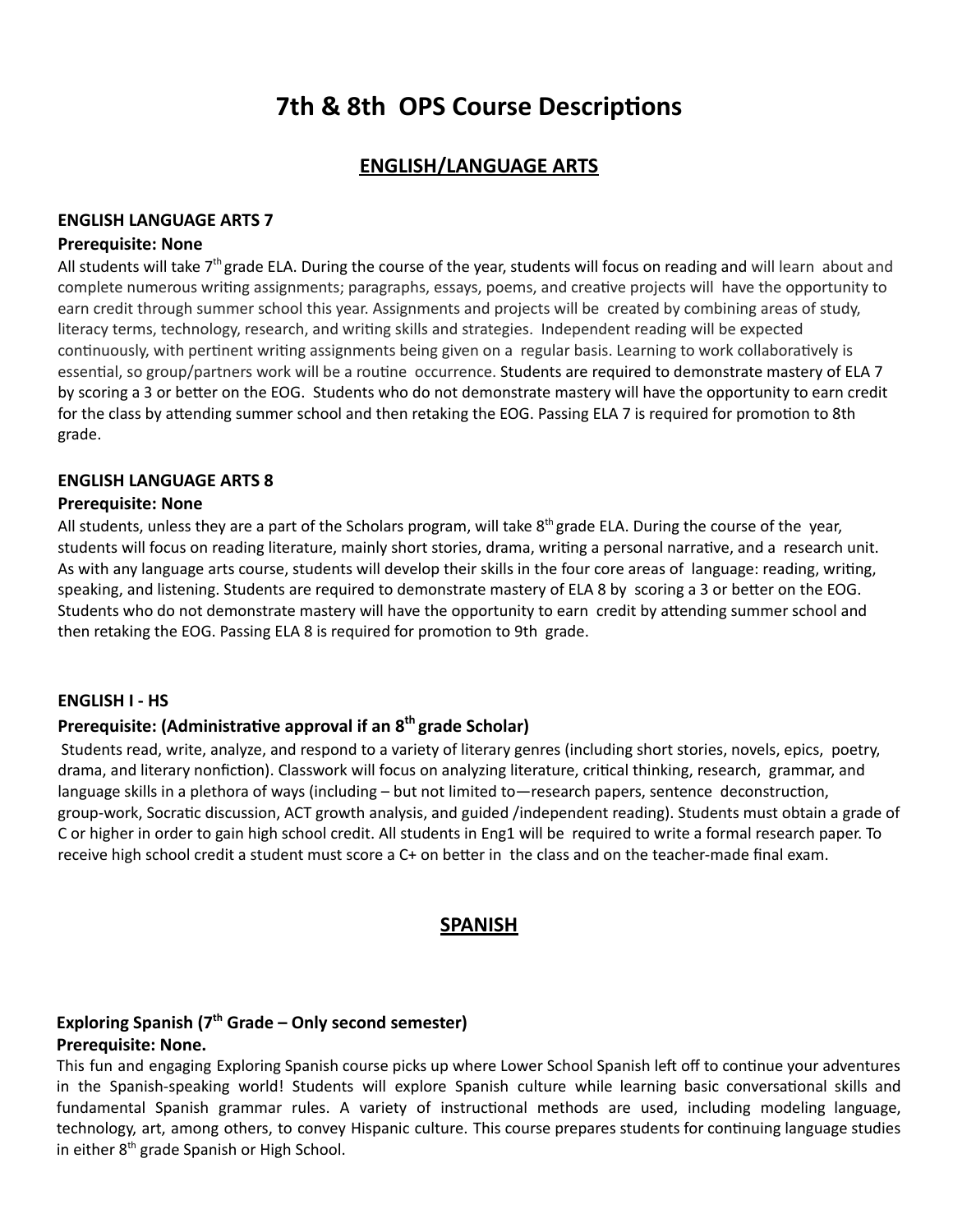#### **English Language Learners (ELL)**

#### **Prerequisite: Spanish Native Students**

This course aims at integrating linguistic and cultural aspects of the Spanish language for Upper School students who **are Spanish nave speakers. Through language skills at intermediate and advanced level and projects, students are** expected to improve their performance when using Spanish as well as to increase their knowledge of Hispanic **culture and heritage.**

#### Spanish 1 (Starting at 7<sup>th</sup>, 8<sup>th</sup> Grade)

#### **Prerequisite: Exploring Spanish or a C or higher grade in Lower School Spanish.**

Spanish 1 is a continuation of Exploring Spanish or Lower School Spanish. Students will continue the active development of conversational (speaking) skills, while also emphasizing on the acquisition of listening, reading and writing, with a general introduction to the Spanish language: sound system, pronunciation, functional vocabulary related to everyday life, cultural information and basic grammatical structures. Students will also explore Spanish culture through project-based learning to foster cultural awareness. Students will become familiar with Spanish vocabulary and phrases in order to prepare for continuing Spanish study in our High School Spanish courses.

# **MATHEMATICS**

#### **MATH 7**

#### **Prerequisite: None**

This course builds on the foundation developed in 6th grade and necessary for success in the study of algebra. In this course students will add and subtract positive and negative whole numbers, decimals and fractions; study the geometry of circles and triangles; create rates, ratios, proportions and scale factors; solve multi-step equations and inequalities; and learn the practical applications of percentages from tips to taxes. Students must successfully complete the course and score a 3 or higher on the End-of-Grade exam for promotion to 8th grade. Students who do not demonstrate mastery of Math 7 can earn credit through summer school, then retake the EOG.

#### **ACCELERATED MATH 7**

# Prerequisite: Teacher recommendation and Administrative approval, Consistency in classroom grades of B **or higher and consistent EOG scores of high 4's and above; Demonstrated growth in MAP scores**

This course covers the curriculum from Math 7, and those topics in Math 8 that are not subsequently covered in Math I. It is a rapidly moving course that covers almost 2 full years of content. Successful completion of this course ensures that the students who progress directly to Math I are thoroughly exposed to the entirety of the middle grades math curriculum. This is an accelerated course and requires students to be ready for a faster pace and able to tackle more abstract concepts. Topics covered in this Pre-Algebra course include exponents, graphing linear equations and inequalities, data analysis, probability, volume, square and cube roots, the Pythagorean Theorem, ratios, proportions, and percent. Students who successfully complete Accelerated Math 7 with a grade of B or higher and a passing score of 4 or above on the EOG will take Math I in 8th grade for high school credit.

#### **MATH 8THGRADE**

#### **Prerequisite: None**

This course is designed for students who will progress to Math I in ninth grade. It focuses on building skills such as solving and graphing linear and absolute value equations, radicals, exponent rules, systems of equations and inequalities, analyzing graphs and statistics. The topics covered include theory, as well as practical and real-world applications. Students must successfully complete 8th grade math and score a 3 or higher on the 8th grade EOG in order to be promoted to 9th grade. Students who do not demonstrate mastery of Math 8 can earn credit through summer school, then retake the EOG.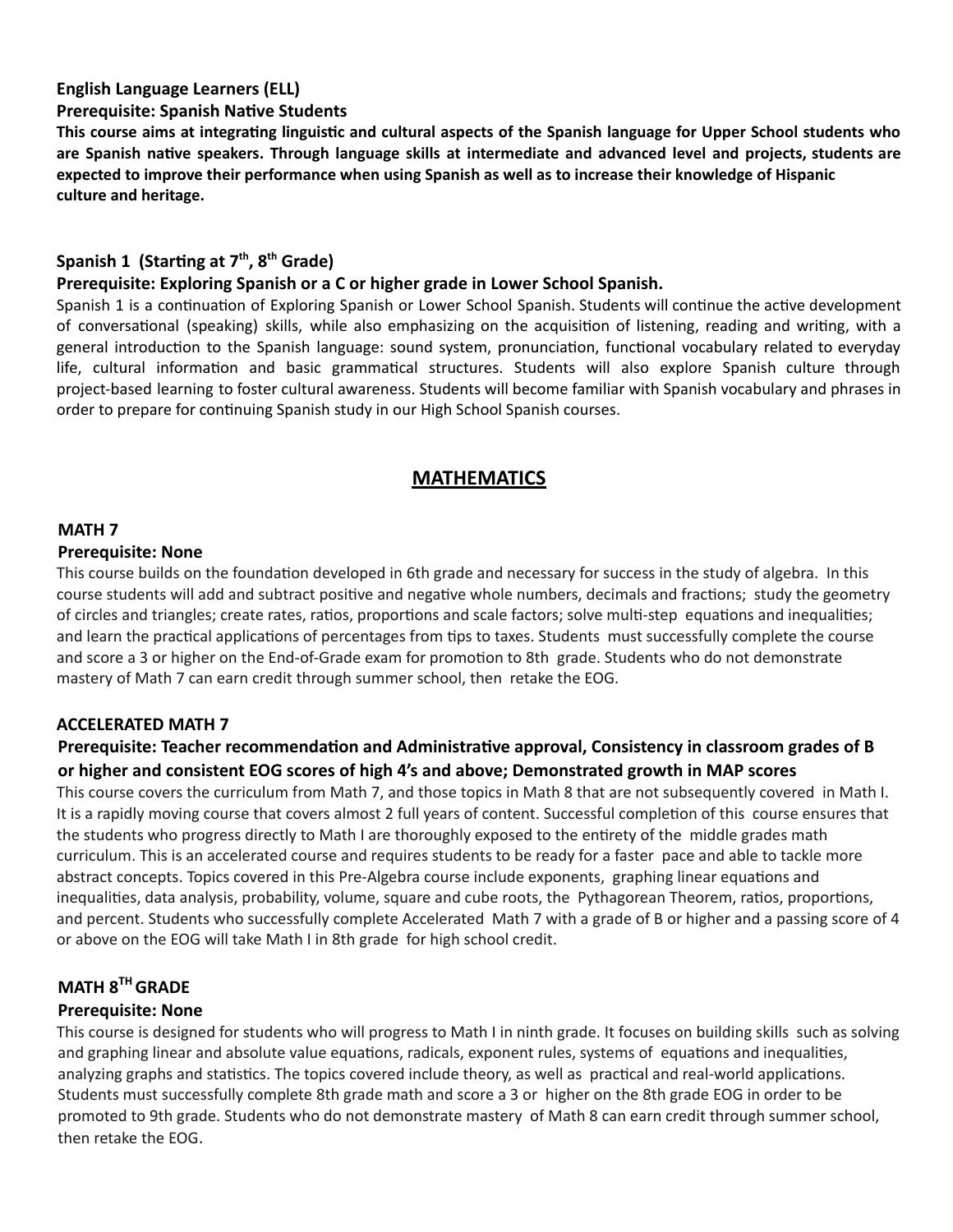#### **NC MATH I – 7/8 (HS Credit)**

Prerequisite: Administrative approval (Consistent math grades of A's in 6th grade or A/B's in accelerated 7th **grade math; Consistent math EOG scores in the 85th percenle or greater and demonstrated growth in MAP)** Math I is a high school credit course and the expectations for successful completion are the same as they would be for any student taking the course in high school. The content of the course consists of algebra, geometry, statistics, and discrete mathematics and uses a problem-centered approach that emphasizes the connections between the four strands. Students taking Math 1 in 7th or 8th grade must maintain a grade of C or better and obtain a score of 4 or higher to merit high school credit. taking Math 1 in 7th grade will also take accelerated 7th grade math to assure that all 7/8 content is covered. 7th grade Math 1 students are required by North Carolina DPI to take the 7th grade math EOG. Students taking Math 1 in the 8th grade are not required to take the 8th grade Math EOG. Math I is not offered in summer school for high school credit to 7/8 students who do not meet the grade/EOC score expectations. Those with grades less than a C or a score of 3 or less on the EOC will retake the course in order to obtain high school credit.

#### **NC MATH II – 8 (HS Credit)**

#### Prerequisite: Math I with a grade of C+ or better in the class and a score of 4 or 5 on the Math 1 EOC.

Math II is a rigorous study of geometry and functions. Students will deepen their exploration of linear, quadratic, and root functions. In this course students will apply the rules of geometry to prove geometric theorems, explore transformations and congruence. Students will extend their knowledge of right triangle geometry to further explore trigonometric relationships. They will use conditional probability rules to interpret data and compute probability of compound events. This course provides students the opportunity to study systems of equations, coordinate and transformational geometry, least squares regression, introductory trigonometry with triangles, and probability. The instruction features a problem-centered approach that emphasizes connections between algebra, geometry, statistics and discrete mathematics. Students who successfully complete Math II will take Math III the following year. Math III is an EOC tested subject. Successful completion of Math II is a prerequisite for taking chemistry. To be awarded high school credit for Math II, students must maintain a grade of B or higher and a C or better on the teacher-made final exam. Math Ii is not offered in summer school for high school credit to 8th grade students who do not meet the grade and final exam expectations. Those with grades less than a B or a final exam grade less than a C will retake the course to obtain high school credit.

# **SCIENCES**

# **SCIENCE 7thGRADE**

#### **Prerequisite: None**

Much of 7th grade science builds upon the concepts in biology, earth science and physics studied in elementary school. Seventh grade science students will study fundamental concepts in Earth's atmosphere, motion and forces, cells and heredity and human biology.

# **SCIENCE 8thGRADE Prerequisite: None**

Eighth-grade science is a combination of life, physical and earth sciences. Several new topics are introduced in 8th grade science including geology and chemistry. Scienfic Inquiry and Technological Design are merged with each of the following topics: Hydrosphere, Chemistry, Evolution, Cell Theory and Microbiology. Students are required to take the NC EOG at the end of this course. Students not making a 3 or better on the EOG will have the opportunity to earn credit through summer school and then retaking the EOG.

#### **EARTH & ENVIRONMENTAL SCIENCE – 8th (HS Credit) Prerequisite: Administrative approval**

This course is a laboratory-based science class emphasizing the function of the earth's system. Emphasis is placed on human interactions with the Earth's geologic and environmental systems, predictability of a dynamic Earth, origin and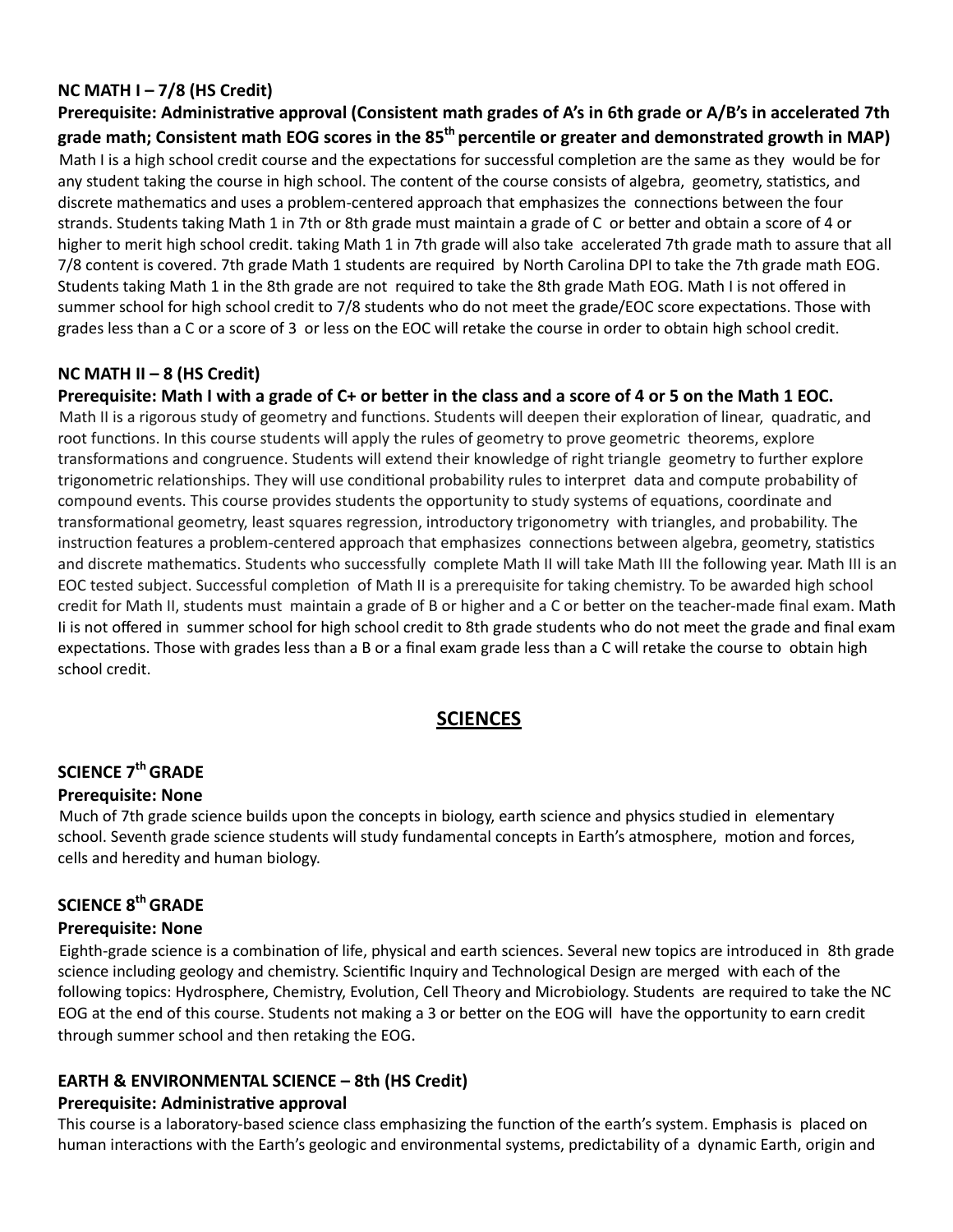evolution of the Earth system and universe, geochemical cycles and energy in the Earth system. A grade of C+ or better is required for high school credit. Students enrolled in this class are also required to take the 8th grade science EOG. During April and May, they will need to attend five out of six required review sessions on Friday afternoons.

# **SOCIAL STUDIES**

# **SOCIAL STUDIES 7thGRADE**

#### **Prerequisite: None**

The Essential Standards for seventh grade are organized around five strands: history, geography and environmental literacy, economics and financial literacy, civics, governance and culture. Students in seventh grade will continue to expand upon the knowledge, skills and understanding acquired in the sixth grade examination of early civilizations. Seventh graders study the world from the Age of Exploration to contemporary times in order to understand the implications of increased global interactions. The focus will remain on the discipline of geography by using the themes of location, place, movement, human environmental interaction and region to understand modern societies and regions.

# **SOCIAL STUDIES 8thGRADE**

#### **Prerequisite: None**

The focus for eighth grade is the examination of the roles of people, events, and issues in North Carolina history that have contributed to the unique character of the state today. The contextual organization is primarily a chronological study of US History, with emphasis on North Carolina's place in the major events and issues studied.

# **Founding Principles – 8th Grade (HS Credit)**

# **Prerequisite: Administrative approval**

Through the study of the Founding Principles, students will acquire the skills and knowledge necessary to become responsible and effective citizens in an interdependent world. This is a survey course that gives students the needed practical understanding of civic participation and government as well as a study of the basic economics and the interaction of government with the economy that affect students' lives as consumers and citizens. High school credit will be granted to those students who make a C or better in the class & on the teacher-made final exam.

# **PERFORMANCE ARTS and Competitive ELECTIVES**

A distinct and valued part of the OPS Mission is for students to develop an appreciation for the arts. During 7th and 8th grades, students will be placed in a variety of fine arts classes so that they may be exposed to different ideas and arts *based concepts. Performance based arts classes will require performances outside of regular school hours and may* require an investment in an instrument; therefore, students have the option of selecting these classes. Grades reflect both in-class and out of class work. All performance-based classes are year long. Competitive classes also require an additional time commitment since students will be expected to participate in competitions at several levels throughout the year.

# $7<sup>th</sup>$  & 8<sup>th</sup> GRADE CHORUS \*\* Year long Elective \*\*

# **Prerequisite: None**

7<sup>th</sup> and 8<sup>th</sup> grade course focused on learning proper vocal technique, basic music reading and sight-singing skills. This is a performance-based class. Students will be expected to sing in both small and large groups that will include performances outside of school. This course is for beginners and experienced singers in grades 7 and 8. No audition required.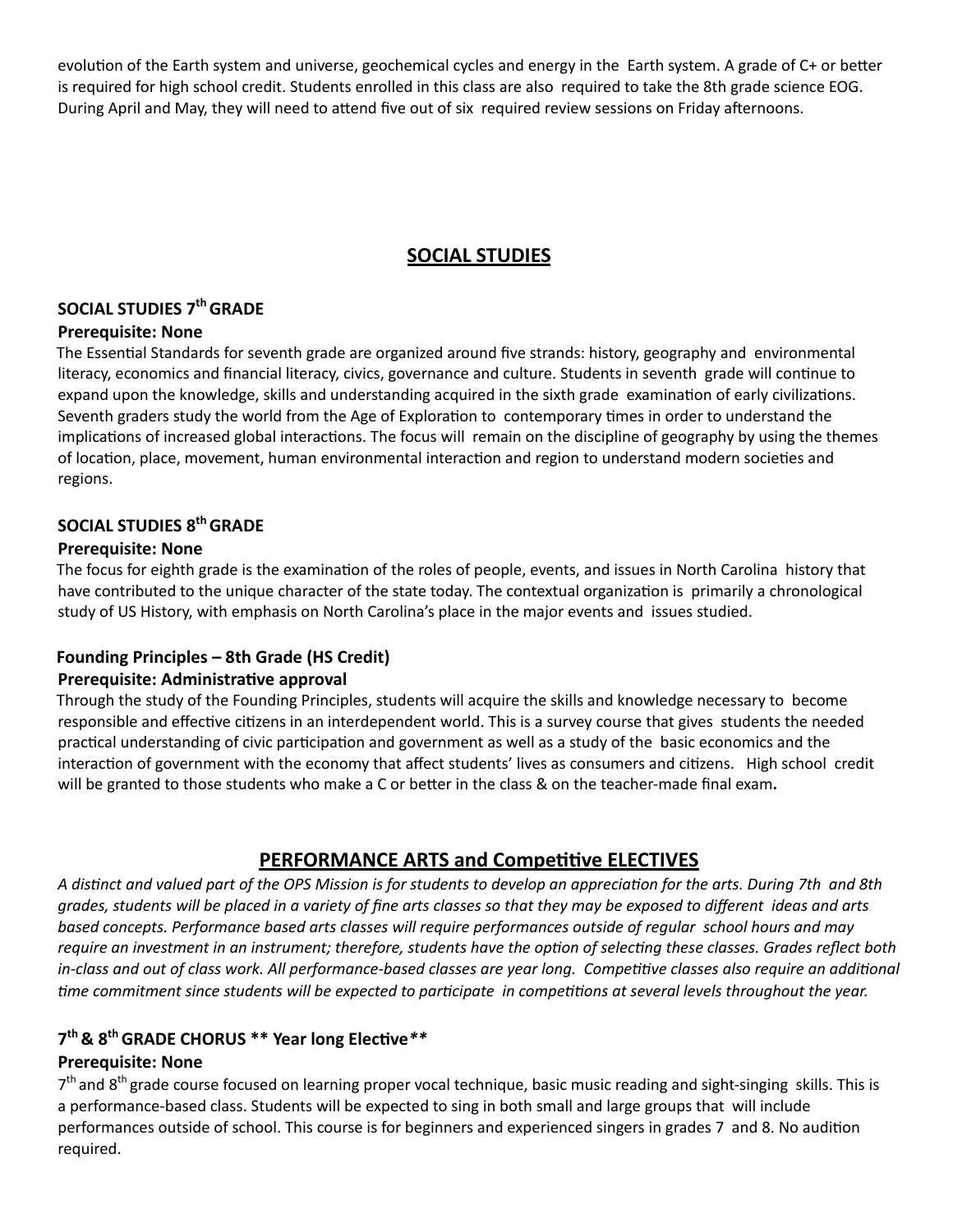# $7<sup>TH</sup>$  &  $8<sup>TH</sup>$  GRADE BAND \*\*Year long Elective\*\* **Prerequisite: None**

7<sup>TH</sup> & 8<sup>TH</sup> Grade level focused on learning proper instrumental technique, basic music theory skills, and sight reading skills. Instruments taught in Middle School Band include Flute, Clarinet, Saxophone, Trumpet, and Trombone. All students are responsible for providing their own instrument. This is a performance-based class in which students will be expected to perform at school and community events, and school concerts. An investment in the instrument of choice is needed. Students will be expected to bring the instrument to class and to maintain the instrument in good, working condition.

# **STRING ORCHESTRA (7<sup>th</sup> & 8<sup>th</sup> GRADE) \*\*Year long Elective\*\***

# **Prerequisite: None**

Students will work on string technique and music theory. Emphasis is placed on solo and ensemble playing, allowing students to use their expanding knowledge of scales, shifting, vibrato, and bowing techniques. Orchestra members are expected to perform at school and community events, and school concerts.

# **Course Requirements and Descriptions 9 TH - 12 THGRADE COURSE REQUIREMENTS**

**ACADEMICS**: Oxford Preparatory School is a college prep school with a goal to see all students obtain a college degree. The graduation requirements approved by the State of North Carolina for Oxford Prep exceed the basic requirements often seen in other schools. ALL students are required to take at least 1 Advanced Placement course, to volunteer in their community for a minimum of 15 service hours each year (including during their senior year) and to complete a senior fine arts project. Students are expected to pass each class AND the final exam to earn credit for the class. This includes all elective classes. Final exams and/or EOC's are 25% of the final grade in each class. Students who do not successfully pass a class may be offered the opportunity to retake the class for credit and complete grade replacement on their transcript. In the 9th and 10th grade all students are expected to take 8 classes in each semester. All 11th grade students take a minimum of 6 classes including Junior Seminar each semester? Seniors must take a minimum of 4 classes each semester including senior seminar in the fall. Students who are taking CCP classes for the first time will be placed in a required CCP advisory class on the OPS campus. Credit is not given for this class, but attendance is taken. Advisory is intended to help students get a good start on their first college classes.

SCHOLARS Program: All students are eligible for the scholars program. Scholars are selected based on maturity, dedication to high scholastic standards and a willingness to reach beyond submitting work that is just "good enough." Students who are excelling in their classes may request to move into the scholars program. To receive Scholars cords and designation on the diploma they must fulfill all graduation OPS requirements including the completion of service hours...

# **+PLUS+**

Complete a minimum of 5 AP or CCP classes potentially beginning in the freshman year. Acceptable courses to meet Scholars designation can include the following sequence:

- AP US Government & Politics (9th grade)
- AP Environmental Science (10th grade)
- AP English Language & Composition (10<sup>th</sup> or 11th grade)
- CCP/VGCC MAT 152 or 171  $(11<sup>th</sup>$  or 12th grade)
- One additional AP class of the student's choice

Scholar status may also be obtained through administrative approval as a result of obtaining passing grades in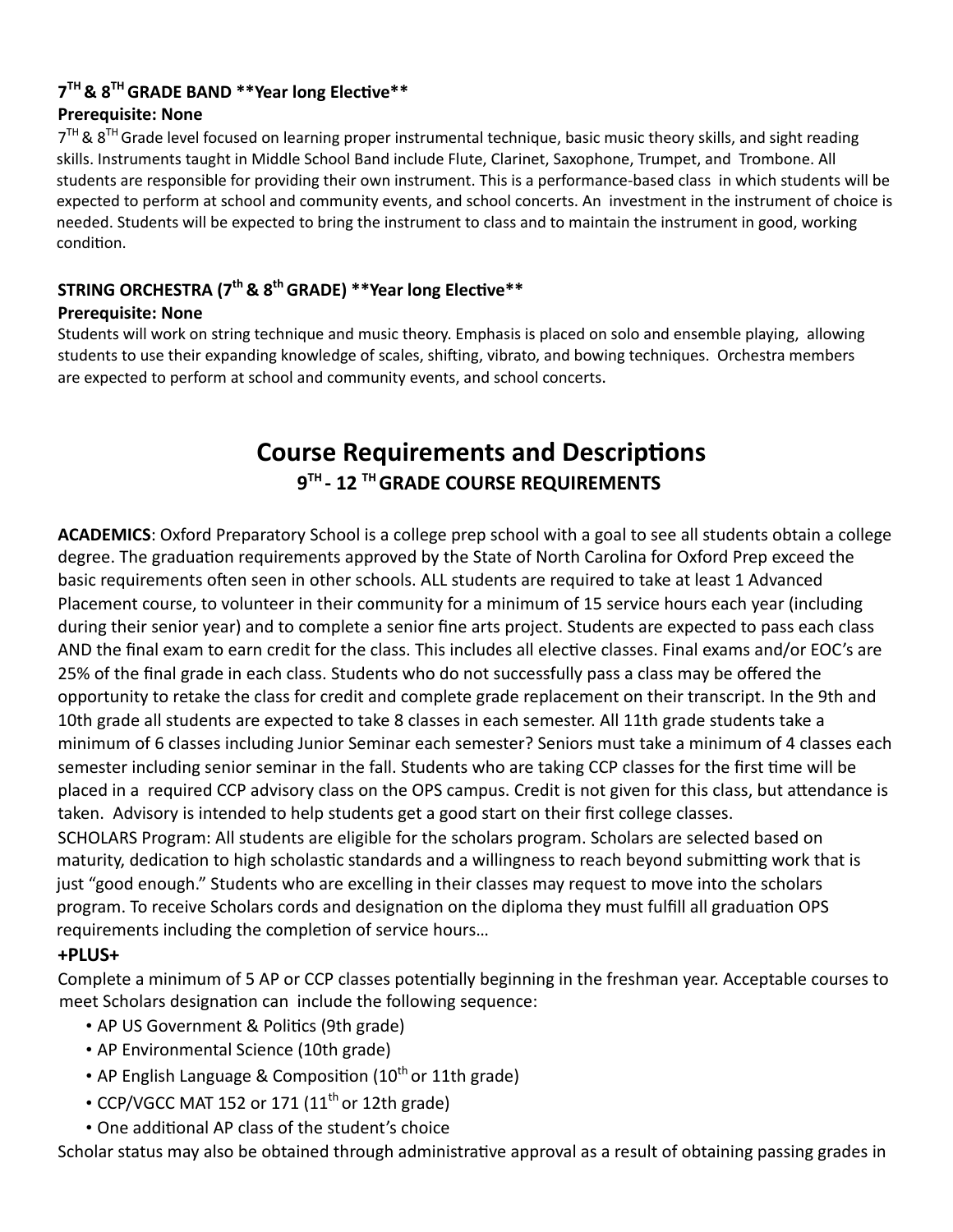at least 5 college level courses across all four disciplines.

**\*Students must pass the course and take the AP Exam in all of these classes to graduate with the** designation of an Oxford Prep Scholar.\*

# **COURSE SEQUENCE EXAMPLES**

# **SCHOLARS: Beginning in year 2020/2021 Scholars Cohort Core Sequence (All core classes are Scholars/Honors level or AP when available - Subject to alteraon if entry is aer 8th grade)**

|                                 | 7th<br><b>Grade</b>              | 8th<br><b>Grade</b>            | 9th<br><b>Grade</b>                                    | <b>10th Grade</b>                                                                                    | <b>11th Grade</b>                      | <b>12th Grade</b>                   |
|---------------------------------|----------------------------------|--------------------------------|--------------------------------------------------------|------------------------------------------------------------------------------------------------------|----------------------------------------|-------------------------------------|
| <b>Math</b>                     | Acc.<br>Math<br>7/Math I<br>(HS) | Math<br>I/Math II<br>(HS)      | Math<br>II/Math III                                    | Math III/Pre-Cal                                                                                     | MAT 152/Pre-Cal                        | <b>MAT 152/MAT</b><br>171           |
| <b>Science</b>                  | Science 7                        | Earth &<br>Env. $(HS)$         | Biology                                                | Physics/Chemistry/<br>Physics/Chemistry<br>And AP<br><b>CCP Elective</b><br>Environmental<br>Science |                                        |                                     |
| <b>Social</b><br><b>Studies</b> | Social<br>Studies 7              | Founding<br>Principles<br>(HS) | AP Govt or<br>AP Govt<br>and<br>Founding<br>Principles | AP World<br>History/World<br>History                                                                 | HIS 131/HIS 132<br>Or American History | Economics<br>& Personal<br>Finance  |
| <b>English</b>                  | ELA <sub>7</sub>                 | English I<br>(HS)              | English II                                             | <b>AP English</b><br>Language & Comp                                                                 | ENG111/ENG112                          | <b>ENG 241 or</b><br><b>ENG 242</b> |
| <b>Elective/AP</b>              | Fine Arts or<br>STEM?            | <b>Fine Arts</b><br>or STEM?   | <b>APUS</b><br>Govt. &<br><b>Politics</b>              | <b>AP</b><br>Environmental<br><b>Science</b>                                                         | Elective/CCP                           | Elective/CCP                        |
| <b>Foreign</b><br>Lang.         | Spanish I<br>(HS)                | Span. II<br>(HS)               | Span. II/ III                                          | <b>SPA 111</b><br>Spanish III                                                                        |                                        | <b>SPA 112</b>                      |
| <b>Elective</b>                 | Health &<br>P.E.                 | Health &<br>P.E.               | Health &<br>P.E.                                       | Elective                                                                                             | Elective/CCP                           | Senior<br>Seminar                   |
| <b>Elective</b>                 | <b>Fine Arts</b>                 | <b>Fine Arts</b>               | Elective                                               | Elective                                                                                             | <b>ACT Prep/Junior</b><br>Seminar ??   | Elective                            |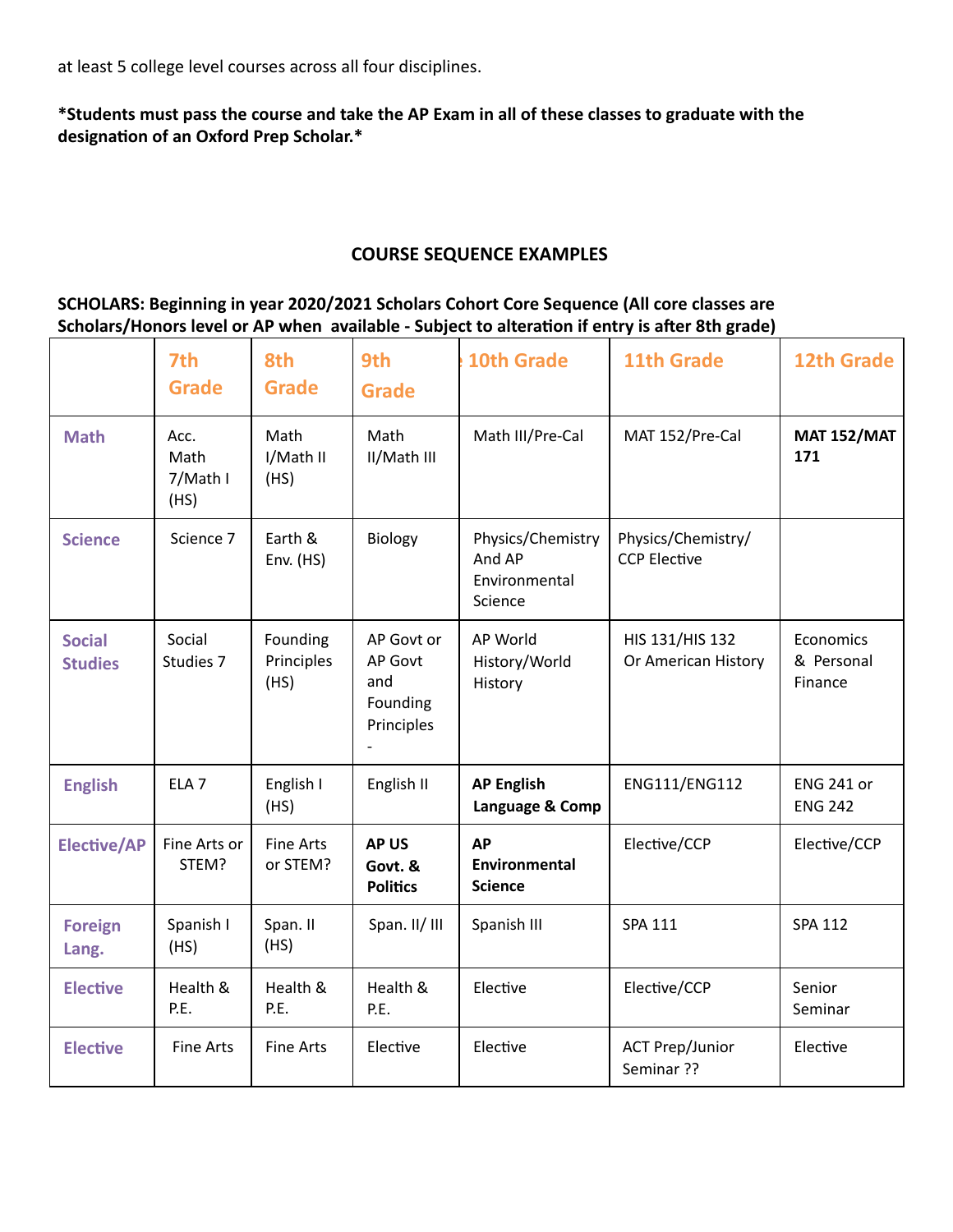# **COURSE SEQUENCE EXAMPLES**

|                                 | <b>7th Grade</b>       | <b>8th Grade</b>                 | <b>9th Grade</b>         | 10th<br><b>Grade</b>       | <b>11th Grade</b>                      | 12th<br><b>Grade</b>                |
|---------------------------------|------------------------|----------------------------------|--------------------------|----------------------------|----------------------------------------|-------------------------------------|
| <b>Math</b>                     | Math 7                 | Math 8                           | Math I                   | Math II                    | Math III                               | Pre-Cal/<br><b>MAT 152</b>          |
| <b>Science</b>                  | Science 7              | Science 8                        | Earth/<br>Environmental  | Biology                    | Chemistry                              | Physics                             |
| <b>Social</b><br><b>Studies</b> | Social<br>Studies 7    | Social Studies 8                 | Founding<br>Principles   | World<br>History           | American<br>History*/HIS<br>131/132    | Economics<br>& Personal<br>Finance* |
| <b>English</b>                  | ELA <sub>7</sub>       | ELA <sub>8</sub>                 | English I                | English II                 | AP English<br>Language                 | English IV                          |
| <b>Foreign</b><br>Lang.         | Exploratory<br>Spanish | Exploratory<br>Spanish/Spanish I | Spanish I/<br>Spanish II | Spanish II/<br>Spanish III | Spanish III/<br>Spanish IV/<br>SPA-111 | Spanish IV/<br>SPA 111/<br>SPA-112  |
| <b>Elective</b>                 | Health & P.E.          | Health & P.E.                    | Health & P.E.            | Elective                   | ACT Prep/Jr<br>Seminar ??              | <b>AP Elective</b><br>of Choice     |
| <b>Elective</b>                 | <b>Fine Arts</b>       | <b>Fine Arts</b>                 | Elective                 | Elective                   | Elective                               | Senior<br>Seminar                   |
| <b>Elective</b>                 | <b>Fine Arts</b>       | <b>Fine Arts</b>                 | Elective                 | Elective                   | Elective                               | Elective                            |

# **COLLEGE PREP: College Prep Cohort Core Sequence (Students may elect to take individual Scholars or AP classes)**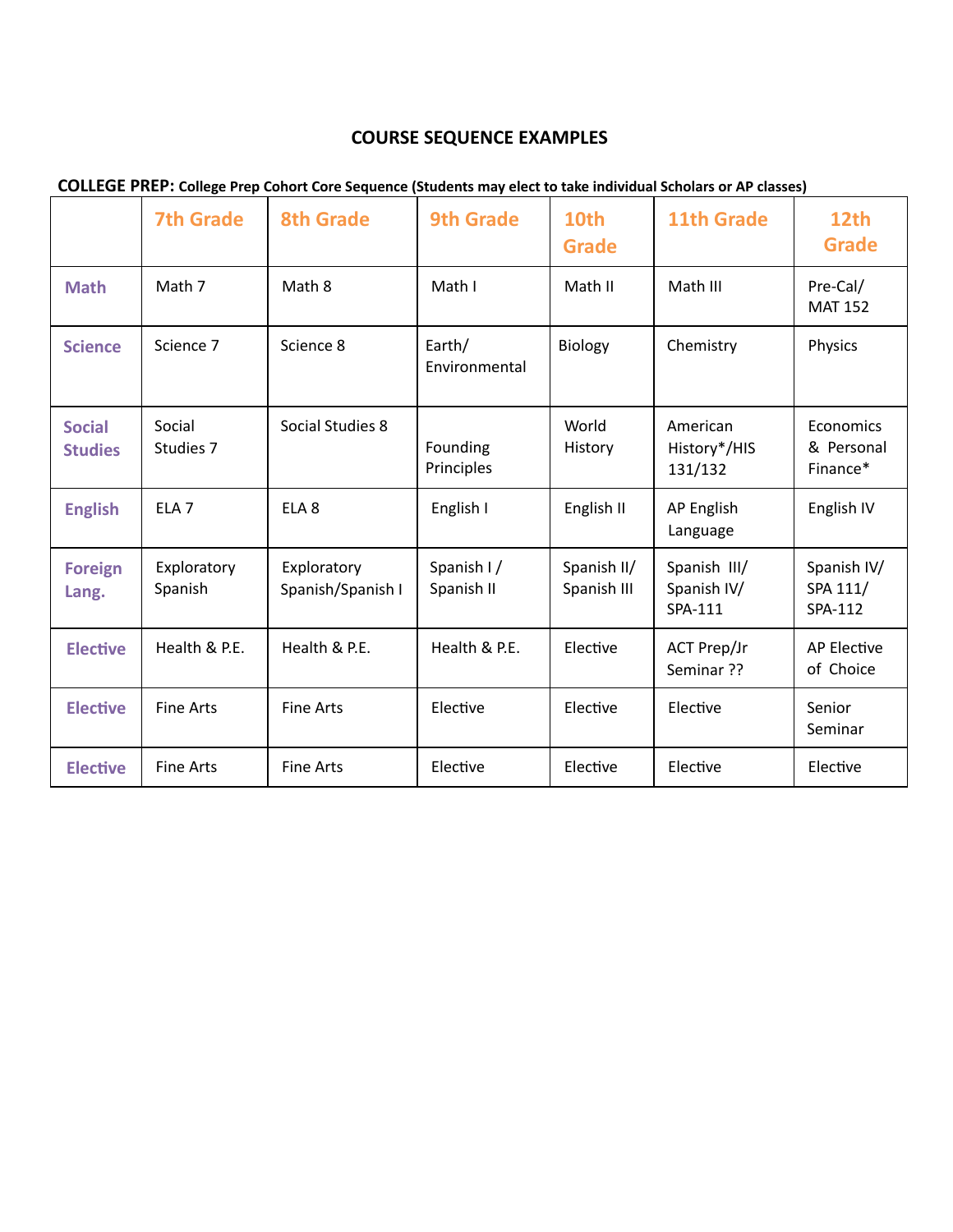# **9th -12th OPS Course Descriptions**

#### **JUNIOR SEMINAR (Spring Semester/ .5 Credit) HS Prerequisite: Mandatory for All Juniors**

During junior seminar, students will get a head start in the planning process that will lead to a smooth and less stressful senior year. They will create CFNC accounts, continue with online practice in advance of the ACT, complete the essays for Common App, and develop their college profile. They will plan and begin to execute any additional activities that will strengthen their competitive edge in the college application process. Students will develop their Senior Fine Arts proposal and begin to work with their mentor on their Fine arts research and product.

# **SENIOR SEMINAR (Fall Semester/ .5 Credit) HS**

#### **Prerequisite: Mandatory for All Seniors**

Senior Seminar is a comprehensive and mandatory course for all 12th grade students at OPS. The course focus is on postsecondary education, and students will explore and thoroughly plan and prepare for life after high school. Planning and applying to colleges and post-secondary schools will be the primary goal of the first quarter. Students will participate in every phase of college preparation and planning—researching and matching with colleges, writing personal statements, submitting applications and financial aid forms, applying for scholarships and exploring careers and other post-secondary options. During the second quarter, students will strengthen and develop post-secondary life skills with units and activities regarding campus life, college issues, and financial education.

# **English Courses**

# **ENGLISH I - HS**

#### **Prerequisite: None**

Students read, write, analyze, and respond to a variety of literary genres (including short stories, novels, epics, poetry, drama, and literary nonfiction). Classwork will focus on analyzing literature, critical thinking, research, grammar, and language skills in a plethora of ways (including – but not limited to—research papers, sentence deconstruction, group-work, Socratic discussion, ACT growth analysis, and guided /independent reading). Students must obtain a grade of C or higher in order to gain high school credit. All students in Eng1 will be required

# **ENGLISH II - HS**

#### **Prerequisite: English I**

to write a formal research paper.

Students read, write, analyze, and respond to a variety of literary genres (including short stories, novels, epics, poetry, drama, and literary nonfiction). Classwork will focus on analyzing literature, critical thinking, research, grammar, and language skills in a plethora of ways (including – but not limited to—research papers, sentence deconstruction, group-work, Socratic discussion, ACT growth analysis, and guided /independent reading). Students are required to demonstrate mastery in English II by scoring a 3 or better on the EOC. 9th or 10th grade students who do not demonstrate mastery will have the opportunity to earn credit for the class by attending summer school and then retaking the EOC. Passing English II is required for promotion and for graduation.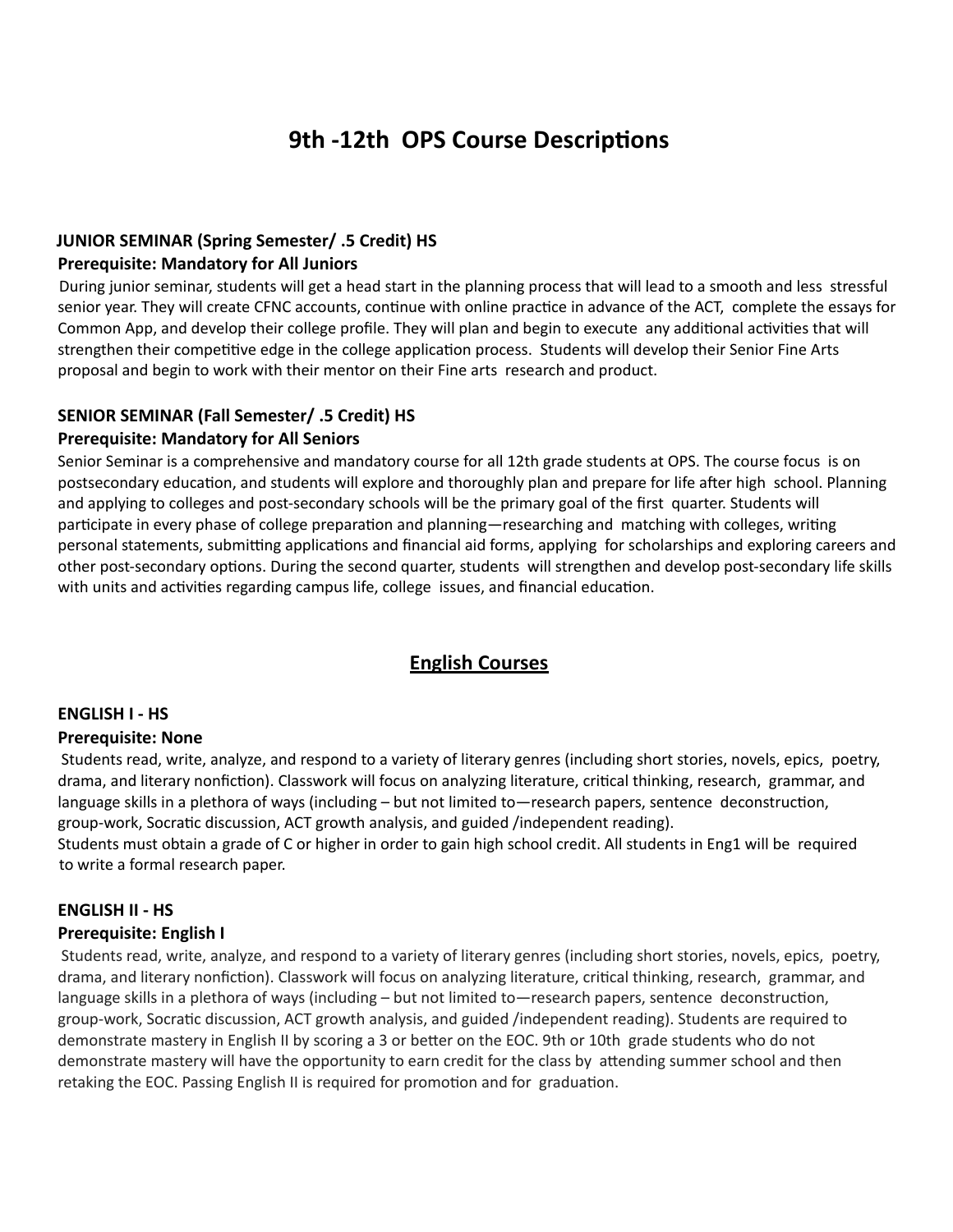#### **AP ENGLISH LANGUAGE AND COMPOSITION – HS (English III HS Credit)**

#### **Prerequisite: English II**

AP English Language prepares students to score well on the ACT English and Writing sections. Students study prose models and develop a personal style of their own in both expository and creative writings. Types of writing emphasized include essays, reports, summaries, personal narratives, and arguments. The required research paper will be based on critical analysis of classic writers and an in-depth study of historical documents and contemporary issues. At least one Shakespearean play will be included. At the completion of the course, students will take the Advanced Placement Exam and might receive college credit based upon their scores and the requirements of the college of their choice.

# **English IV – HS**

#### **Prerequisite: AP Language or English III**

English IV students can expect to explore informative, argumentative, and narrative texts with a literary focus on British literature. The emphasis in English IV is on argumentation by developing research skills, which enables the student to speak and write from an informed position. The Honors designation means that this class will require a higher level of maturity and sense of responsibility from students. The pacing of the class will be more rapid than a regular-level ENG IV course; the reading material will often be more challenging; and you will be asked to work both independently and collaboratively, oftentimes being stretched to explore abstract and difficult concepts. Grammar and vocabulary will be incorporated into daily and weekly assignments. The course is designed to prepare you for college-level English courses and will be both challenging and rewarding. Students may also fulfill this HS requirement by taking CCP courses ENG111/ENG112 AND ENG241 or 242

# **CREATIVE WRITING I – (Semester Long/ .5 Credit) HS \*\* Elective \*\***

#### **Prerequisite: None**

This workshop style course is designed for emerging writers who are self-disciplined, motivated, and eager to write and read across genres and styles. Through reading, discussion, and written analysis, students explore the development and structure of poetry (such as sonnets, haiku, limericks, and free verse), biography, and short stories. Students may be exposed to a wide variety of writing depending upon their interests. Students may spend time reading, writing and performing comedy. They might work to produce a news blog, art/music reviews and profiles. They may spend time reading and writing different types of fiction including science fiction, horror, crime, fantasy and mystery. This course may be taken a second time for additional elective credit.

# **ORAL COMMUNICATIONS I (Semester Long/ .5 Credit) HS \*\*** *Elective* **\*\***

# **Prerequisite: None**

Students will explore a wide variety and range of public speaking skills, basic researching, argumentation, questioning, and rebuttal skills. They begin to analyze literature selections, create and deliver orations, write arguments, and evaluate performances. Students also have the opportunity to participate in local and state level Speech and Debate (forensic) and Model UN competitions.

# **ORAL COMMUNICATIONS II (Semester Long/ .5 Credit) HS \*\*** *Elective* **\*\* Prerequisite: Oral Communications I**

This course will build on the principles introduced in Oral Communications I while focusing more on competition and intensive research and preparation. Students will be expected to work together in teams to prepare their arguments and rotate through positions of speaker, cross examiner, and rebuttalist while competing against other teams of students who will argue the opposite positions. Careful preparation is essential as students will be called on to support both sides of each issue over the course of competition. Students will also be evaluated on their ability to judge the performances of the other teams when they are not competing themselves.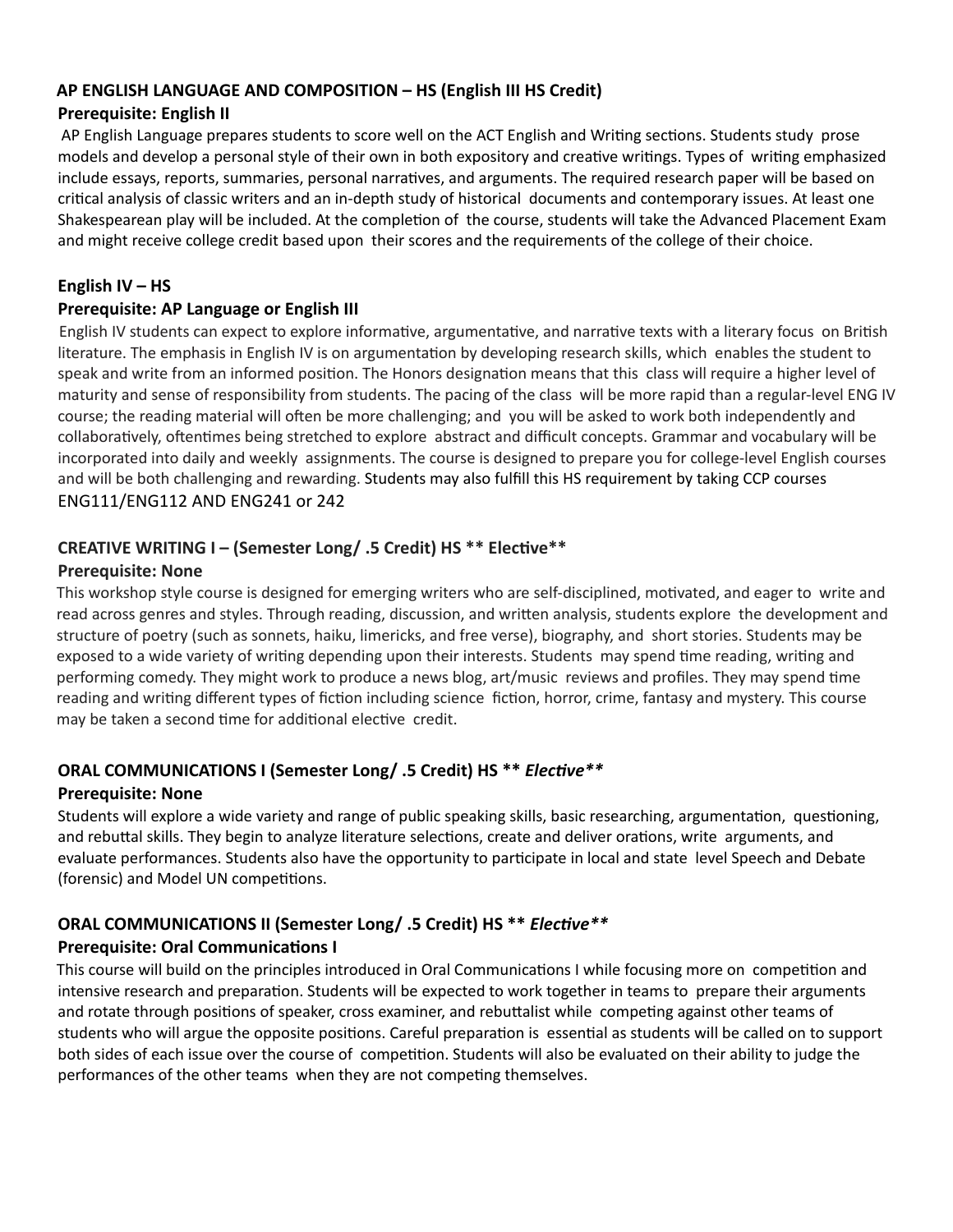#### **Language**

#### **SNSS (Spanish for Native Spanish Speakers)**

#### **Prerequisite: Native Spanish Speakers only**

This course aims at integrating linguistic and cultural aspects of the Spanish language for Upper School students who are Spanish native speakers. Through language skills at intermediate and advanced level and projects, students are expected to improve their performance when using Spanish as well as to increase their knowledge of Hispanic culture and heritage**.**

# **Spanish 2. (Starting at 8<sup>th</sup>, 9<sup>th</sup> Grade)**

#### **Prerequisite: Spanish I.**

This course provides students to develop further their listening, speaking, reading and writing skills in Spanish. Students will engage in conversations and written assignments in Spanish on an array of topics helping them to reinforce their knowledge of other subjects. Students will also identify similarities and differences among the perspectives, products, and practices of American culture and those of the Spanish-speaking cultures. We will accomplish this through exposure to a variety of authentic Spanish sources: interviews, songs, news clips, grammar videos, news articles, works of visual art and architecture, and literature.

# **Spanish 3 Honors. (Starting at 9<sup>th</sup>, 10<sup>th</sup> Grade)**

#### **Prerequisite: Spanish II**

This course expands upon Spanish concepts, grammar and vocabulary from the previous Spanish courses. Students should have a basic to intermediate Spanish proficiency. Oral communication continues to be a major focus along with an emphasis on the study of the many target cultures represented in the Spanish-speaking world. Reading and writing skills are stressed. Students read for comprehension from a variety of authentic materials, such as advertisements in newspapers, magazines, cartoons and personal correspondence, short literacy selections of poetry, plays, and short stories. Students write, paraphrase, summarize, and write brief compositions. The course enables students to understand and appreciate other cultures by comparing social behaviors and values of people using the target language.

# AP Spanish Language and Culture.  $(10^{th} - 12^{th}$  Grade - Elective)

#### **Prerequisite: Spanish III Honors.**

The AP Spanish Language and Culture course develops language and cultural proficiency at the Intermediate to Advanced level. Students commit to using Spanish as the language for communicating about the course content (family and communities, personal and public identities, beauty and aesthetics, science and technology, contemporary life, and global challenges) and for social classroom interaction (interpersonal, interpretive, and presentational modes of communication in real-life situations). Regular use of Spanish in the classroom is assessed as a component of evidence of interpersonal speaking proficiency. This course is equivalent to an intermediate level college course in Spanish.

# **Mathematics**

# **NC MATH I - HS**

#### **Prerequisite:**

ALL 9th grade students who have not previously completed Math I will be required to take it. Math I consists of algebra, geometry, statistics, and discrete mathematics and uses a problem centered approach that emphasizes the connections between the four strands. The purpose of this course is to formalize and extend the mathematics that students learned in the middle grades. This course deepens and extends understanding of linear relationships, in part by contrasting them with exponential and quadratic phenomena, and in part by applying linear models to data that exhibit a linear trend. In addition to studying bivariate data, students also summarize, represent, and interpret data on a single count or measurement variable. The geometry standards that appear in this course formalize and extend students' geometric experiences to explore more complex geometric situations and deepen their explanations of geometric relationships, moving towards formal mathematical arguments. Students must successfully complete Math I and score a 3 or higher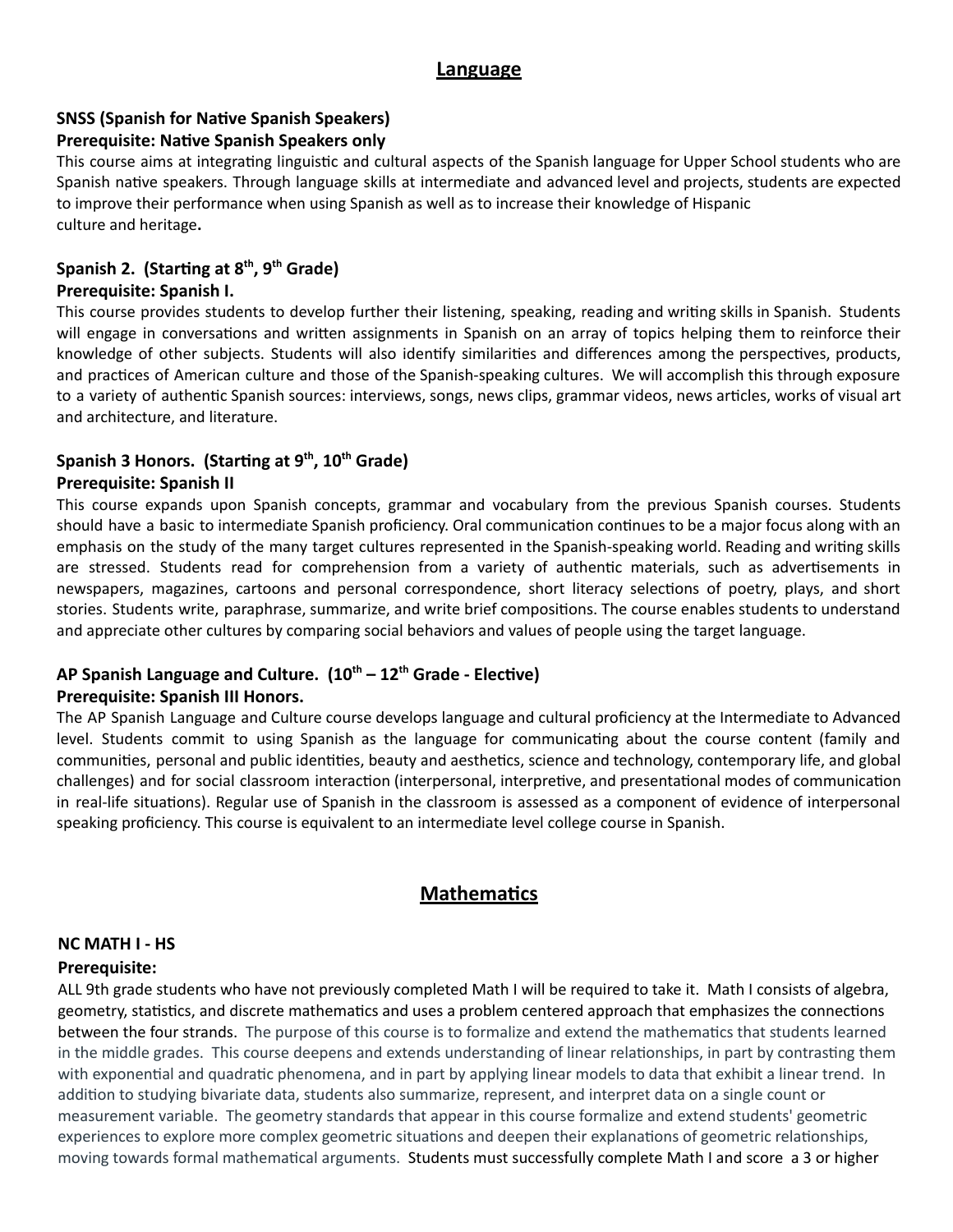on their Math I EOC in order to be promoted to 10th grade. Students who do not demonstrate mastery of Math I can possibly earn credit by attending summer school and then retaking the Math I EOC.

#### **NC MATH II - HS**

# **Prerequisite: Math I (If Math I was taken in the 7th /8th grade, level 3+ on EOC and C+ Final Grade)**

Math II is a rigorous study of geometry and functions. Students will deepen their exploration of linear, quadratic, and root functions. In this course students will apply the rules of geometry to prove geometric theorems, explore transformations and congruence. Students will extend their knowledge of right triangle geometry to further explore trigonometric relationships. They will use conditional probability rules to interpret data and compute probability of compound events. This course provides students the opportunity to study systems of equations, coordinate and transformational geometry, least squares regression, introductory trigonometry with triangles, and probability. The instruction features a problem-centered approach that emphasizes connections between algebra, geometry, statistics and discrete mathematics. Students who successfully complete Math II will take Math III the following year. Successful completion of Math II is a prerequisite for taking chemistry.

#### **NC MATH III - HS**

#### **Prerequisite: Math II**

Math III extends previous courses to include algebraic concepts such as: the complex number system, inverse functions, trigonometric functions and the unit circle. Math III is designed so that students have the opportunity to pull together and apply the accumulation of mathematics concepts learned previously. Students apply methods from probability and statistics to draw inferences and conclusions from data. Students expand their repertoire of functions to include polynomial, rational, and radical functions, including an intense study of families of functions and the relationships therein. Students expand their study of right triangle trigonometry to include general triangles and in the study of trigonometric functions to model simple periodic phenomena. Finally, students bring together all of their experience with functions and geometry to create models and solve contextual problems. Appropriate technology and tools, including manipulatives and calculators, will be used regularly for instruction and assessment. Students must successfully complete Math III and score a 3 or higher on their Math III EOC in order to be promoted. Students who do not demonstrate mastery of Math III can possibly earn credit by attending summer school and then retaking the Math III EOC.

# **PRE-CALCULUS - HS**

#### **Prerequisite: Math III**

Pre-Calculus provides students a complete study of trigonometry, as well as advanced algebra topics, analytic geometry, sequences and series, and data analysis. Applications and modeling will be included throughout the course of study. Appropriate technology, from manipulatives to calculators and applications software, will be used regularly for instruction and assessment. CCP qualifying students may also earn a 4th Math credit by taking Math152. CCP qualified students who intend to take MAT-171/172 must take Precalculus first.

# **Sciences**

#### **EARTH & ENVIRONMENTAL SCIENCE - HS**

#### **Prerequisite: None**

This course is a laboratory-based science class emphasizing the function of the earth's system. Emphasis is placed on human interactions with the Earth's geologic and environmental systems, predictability of a dynamic Earth, origin and evolution of the Earth system and universe, geochemical cycles and energy in the Earth system.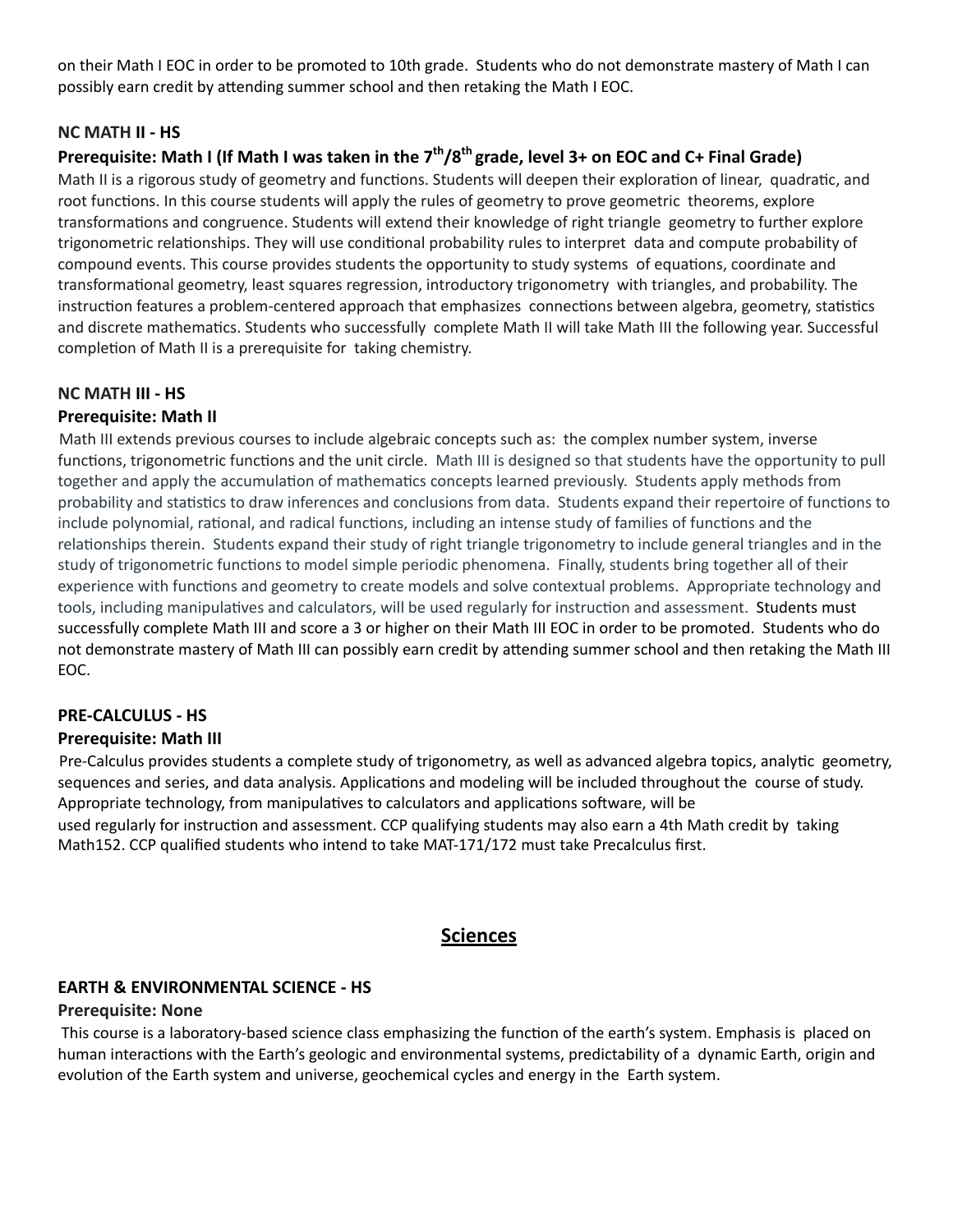# **BIOLOGY - HS**

#### **Prerequisite: None**

This course is a laboratory-based science class in which students will study the cell, the molecular basis of heredity, biological evolution, interdependence of organisms, matter and energy, and organization in living systems and the behavior of organisms. Biology is an EOC tested class. Completion of Biology with a minimum of a 3 on the EOC is required. Students who do not demonstrate mastery of biology content will have the opportunity to earn credit through summer school to attend summer school and then retake the test.

#### Introduction to Anatomy and Physiology-HS (Semester/.5 Credit) \*\*Elective\*\* **Prerequisite: None**

This course will introduce students to all of the functions of the human body. It will allow students to become familiar with terms that will be used in the medical field. This course also will allow students to have a foundation of knowledge when entering a medical degree program (i.e nursing, physical therapy, dental hygiene). Anatomy provides the map and the tools for the study of the function of organs in the body. It describes (but does not explain) the structure of the body. Physiology further describes how the body functions.

#### **AP ENVIRONMENTAL SCIENCE – HS \*\*Elective\*\***

#### **Prerequisites: Administrative Approval**

Advanced Placement Environmental Science is equivalent to a one semester college course that includes the following major topics: the origin and structure of the Universe, the interdependence of Earth Systems, human population dynamics, renewable and nonrenewable resources, air, water and soil quality, global changes and their consequences, and environmental decision making. At the completion of this course, students will have the opportunity to earn credit through summer school to take the Advanced Placement Exam. This science is not a replacement for the physical science requirement for graduation.

#### **CHEMISTRY - HS**

#### **Prerequisite: Math II**

The Chemistry course encourages students to continue their investigation of the structure of matter along with chemical reactions and the conservation of energy in these reactions. Inquiry is applied to the study of the transformation, composition, structure, and properties of substances. Laboratory investigations are used to stress important concepts relative to topics including molecular chemistry, electrochemistry, gas-laws, and acid-base reactions. Students may take EITHER Physics or Chemistry to fulfill the Physical Science requirement for graduation.

#### **PHYSICS - HS**

#### **Prerequisite: Math II**

Physics, the most fundamental of the natural sciences, is quantitative in nature and uses the language of mathematics to describe natural phenomena. Inquiry is applied to the study of matter and energy and their interaction. The following topics are "uncovered" in this curriculum: conservation of mass and energy, conservation of momentum, waves, and interactions of matter and energy. Students may take EITHER Physics or Chemistry to fulfill the Physical Science requirement for graduation.

# **SCIENCE CURRENT EVENTS: DISCUSSION AND DEBATE - (Semester Long/.5 credit) HS \*\*Elective\*\* Prerequisite: None**

This course is a semester-long science elective for students who have a broad interest in new discoveries and developments in science and technology and who wish to approach these topics through student-led discussions and debates. Topics covered in this course include biology, ecology, chemistry, medicine,

paleontology, engineering, physics, astronomy, and the relationship between science and society. Because the curriculum is based on new developments in science and technology, the specific areas of focus will differ each semester. All students will be expected to read multiple assigned articles each week and take notes outside of school, so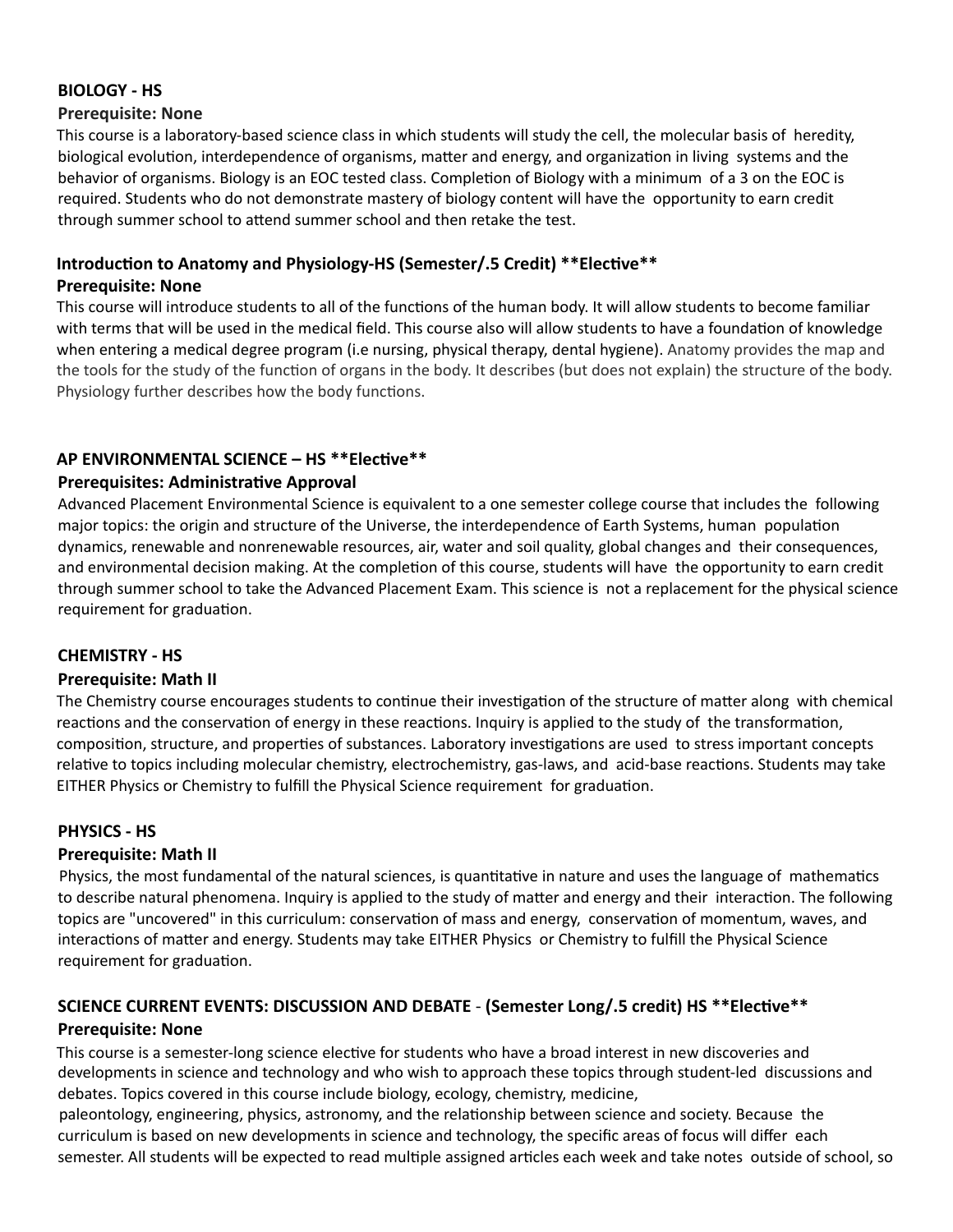that they are prepared to lead formal discussions in class. Students will be evaluated on their ability to summarize the content of articles, their ability to present and respond to arguments on the relevant topics, and their ability to ask and respond to thoughtful questions on the concepts from the articles. Participation in group discussions is a required part of the class, which is largely student-led, with relatively little instructor intervention. All assigned articles must be read before each class, so that everyone is able to participate in a meaningful way. Students who take this course will have daily opportunities to develop disciplinary reading skills, higher-level critical thinking, greater confidence when speaking in front of large groups on challenging topics, and a broad understanding of where science has already taken our society and where it may take us in the future.

# **PLANT SCIENCES (Semester/0.5 Credit) 8<sup>th</sup> grade or HS \*\*Elective\*\***

#### **Prerequisite: NONE**

This is an introductory course in ornamental horticulture and greenhouse management. Students will learn fundamental skills relating to plant propagation, plant nutrition, floral arrangements and greenhouse and nursery production. This class teaches the student how to propagate and grow plants.

# **MARINE SCIENCES (Semester/0.5 Credit) 8<sup>th</sup> grade or HS \*\*Elective\*\***

#### **Prerequisite: NONE**

This course is designed for students with an interest in marine biology and oceanography and will provide an excellent background for further study of the oceans and the organisms that inhabit it. Major concepts include the study of: the interrelationship of marine and terrestrial environments, the geology of the oceans, marine organisms, and the ecology of coral reefs. Students will learn about the physical structure and chemistry of the ocean, the diversity of ocean life, marine ecology, and the scope and impact of human interactions with the oceans. Laboratory activities reinforce concepts and principles presented. Laboratory activities, including the examination of marine specimens are utilized throughout this course to build upon student knowledge.

# APPLIED LIFE SCIENCES (Semester/0.5 Credit) HS \*\*Elective\*\*

# **Prerequisite: NONE**

This semester-long elective class is designed to teach students about some of the major tools, techniques, and methodologies that are used in the scientific study of life and living organisms such as bacteria, plants, and animals, including humans. The tools and techniques that are covered are most often ultimately used to understand and improve the quality and standard of life and have applications in health, medicine, agriculture, and the pharmaceutical and food science industries. Laboratory activities stress the development of important skills such as detailed observation, accurate recording, experimental design, and data interpretation and analysis. Students will develop critical thinking skills through research and discussions about issues relating to current advancements in life sciences. Students will also learn about careers and current and future trends in employment in the life sciences and allied medical health industries. Students who take Life Sciences Tools and Techniques at OPS are required to take a mid-term as well as a final exam for the class.

# **Engineering 4 Us All (Year Long Class/1.0 Credit) HS \*\*Elective\*\* Prerequisite: Successful completion of Math 1**

This is a hands-on, lab-based course during which students will first explore engineering through the evolution of engineering products. They will then engage in a guided whole-class engineering challenge(s) tethered to a global issue in which they are provided a related problem and design, and then construct and test and evaluate product(s) to address a globally identified need. The year will culminate with teams of 3-4 students selecting a local problem (with the assistance of local business and community members plus our Duke University partner/sponsor) to research, sketch, and then prototype a solution. This will be an in-depth investigation into "What is the real problem" as well as stakeholder analysis. The goal is to understand the real problem, creatively construct a low-cost functional prototype and compare to existing solutions not necessarily refine, iterate, or 'deliver.'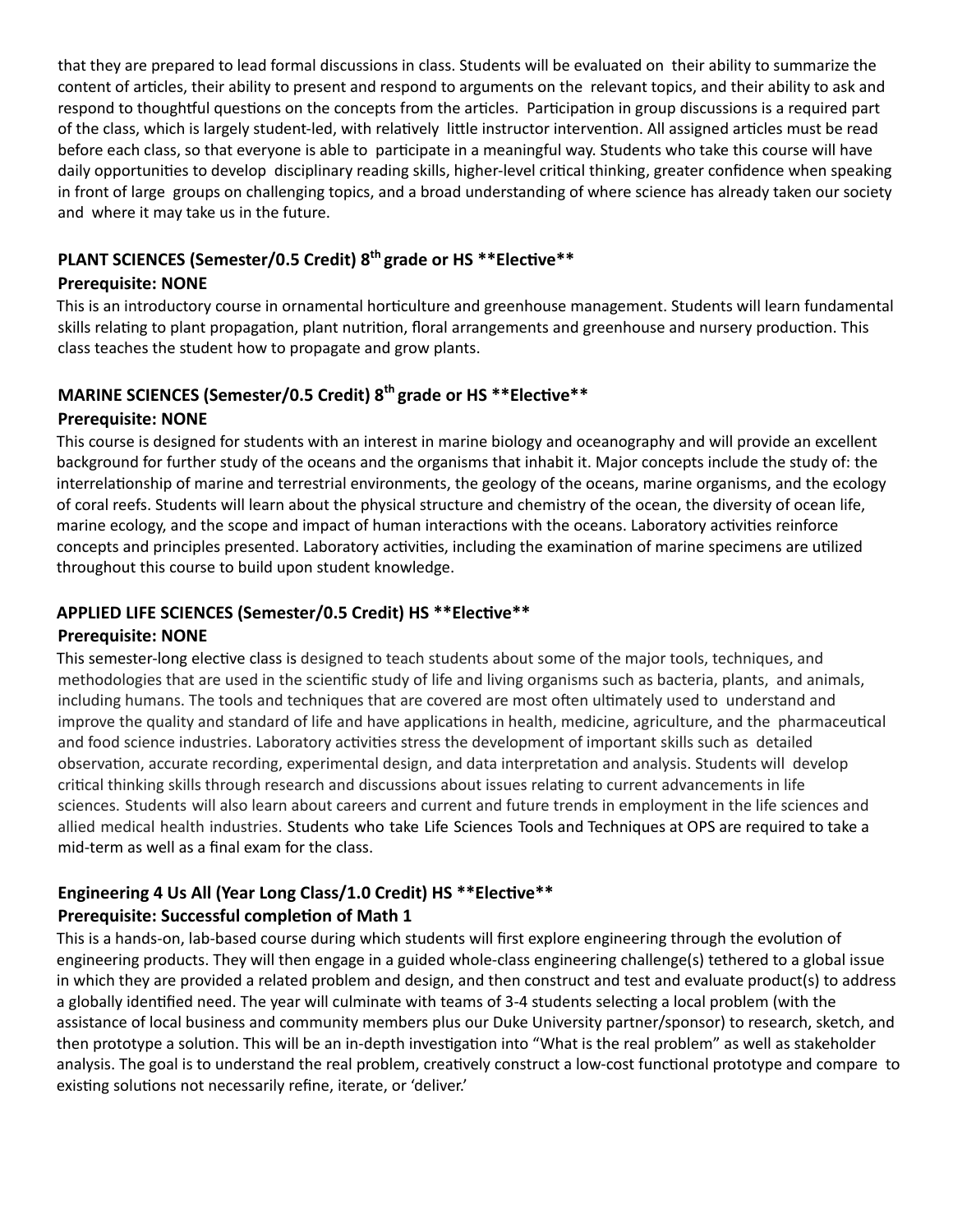# ROBOTICS 1 (Intro to Robotics) (Semester Class/0.5 Credit) HS \*\*Elective\*\* **Prerequisite: NONE**

This is a course for beginners in robotics. It is a modular and project-based curriculum designed to engage, motivate, and inspire students through hands-on manner. During this process students learn key STEM principles, and robotics concepts. Students will be able to advance sequentially through the units to gradually increase their knowledge and skill level. They will be using the VEX V5 system in constructing robotic assemblies. They will be introduced to the different subsystems within the VEX system and how they interact together. Students will then put this knowledge into practice as they follow step-by-step directions to build their first robot. Students will be using VEXcode Text to program their autonomous robots. This course is also designed to explore the past, current and future use of automation technology in industry and everyday use.

#### **ROBOTICS 2 (Intermediate Robotics) (Semester Class/0.5 Credit) HS \*\*Elective\*\* Prerequisite***:* **Robotics 1**

This is an intermediate course in robotics that uses a hands-on approach to introduce the higher level concepts of robotics, focusing on the construction and programming of autonomous mobile robots as well as problem solving strategies. Students will explore more types of sensors, assemblies, and mechanisms to help them design, build, and test increasingly more complex robots. Both electrical and pneumatic components of the V5 VEX EDR system will be utilized as the platform and the VEX Code (Text-Based) software will be used for programming. These provide students a broader perspective and flexibility in developing and completing robotic activities and challenging tasks.

# GAME ON (Semester Class/0.5 Credit) MS and HS<sup>\*\*</sup>Elective<sup>\*\*</sup>

# **Prerequisite: NONE**

In this course we will be studying games and gameplay using board games to learn social-emotional skills and 21st century skills. Students will be required to:

- read and understand the rules of various games
- participate in playing them
- develop and demonstrate sportsmanship
- plan and implement short and long term goals
- implement strategy and tactics
- make convincing arguments
- speak in front of the class confidently and convincingly

# **Computer Programming I (Semester Class/0.5 Credit) \*\* Elective \*\* Prerequisite: At least Math 2 or concurrently taking Math 2**

This is an introductory course in computer programming or software engineering and applications. The course introduces students to the fundamentals of computers, algorithm designing and computer programming. Students will learn to design, code and test their own graphical programs using the Snap! programming language. Students will build basic Snap! programs applying mathematical concepts, repeat statements and event handlers. The course will culminate on a required animated Nursery Rhyme project.

# **Computer Programming II (Semester Class/0.5 Credit) \*\* Elective \*\***

# **Prerequisite: Computer Programming I**

This is a follow-up course that reviews and builds on the concepts introduced in Computer Programming I. The course will reinforce the students' understanding of the repeat statement. Students will be introduced to other loop or sequential statements, the concept of variables in programming, and the building of user-defined functions. Students will build Snap! programs throughout the course to demonstrate their understanding of the concepts. The course will culminate on a Platform Game project.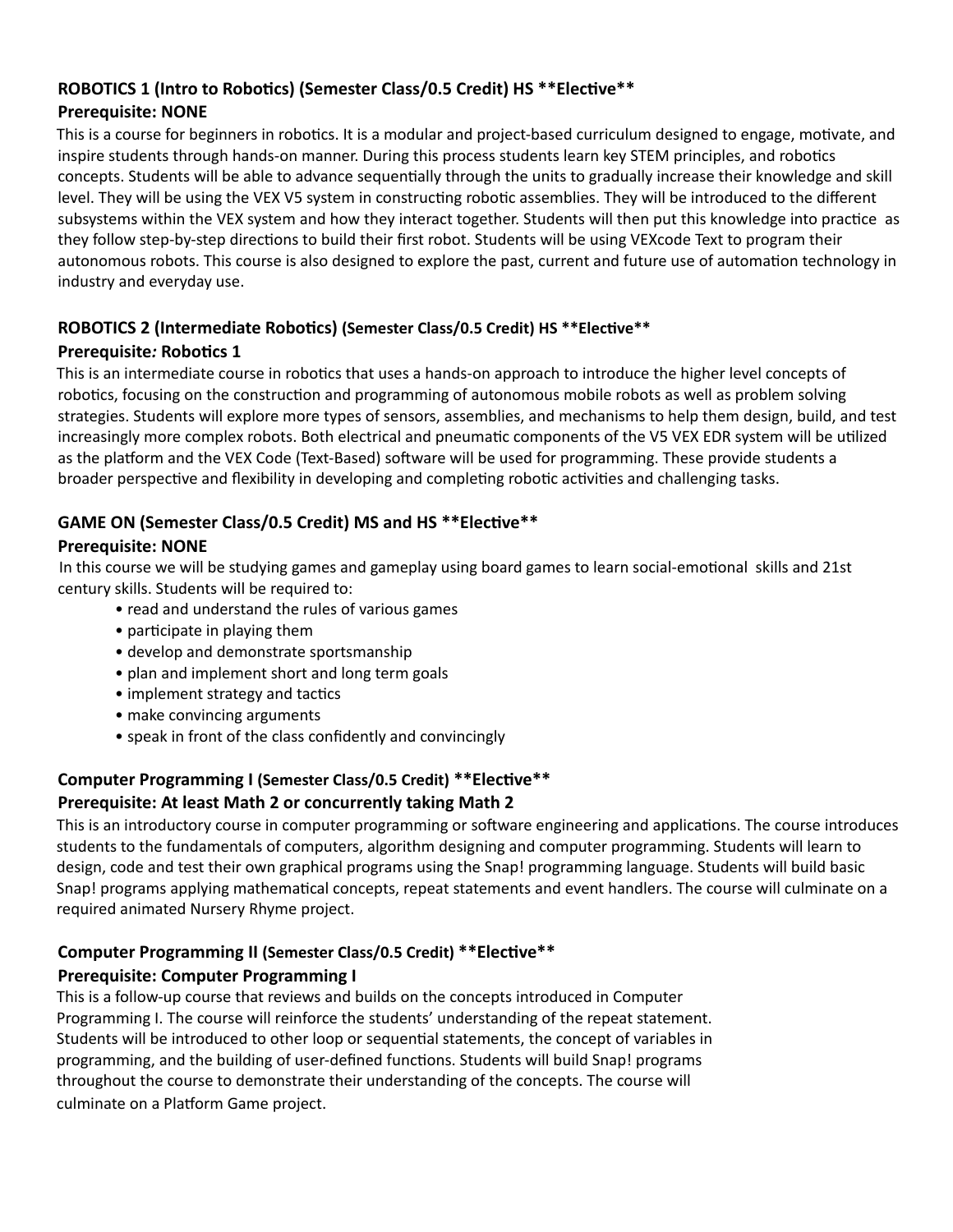# **Social Studies**

#### **AMERICAN HISTORY: FOUNDING PRINCIPLES, CIVICS AND ECONOMICS**

#### **Prerequisite: None**

Through the study of the Founding Principles, students will acquire the skills and knowledge necessary to become responsible and effective citizens in an interdependent world. This is a survey course that gives students the needed practical understanding of civic participation and government as well as a study of the basic economics and the interaction of government with the economy that affect students' lives as consumers and citizens. High school credit will be granted to those students who make a C or better in the class & on the teacher-made final exam.

#### **WORLD HISTORY - HS**

#### **Prerequisite: None**

Students will analyze the human experience through time, to recognize the relationships of events and people, and to interpret significant patterns, themes, ideas, beliefs, and turning points in world history. This course covers history from the first humans up to today while focusing heavily on the development of civilizations that established the foundations for the modern historical era that began around the 16<sup>th</sup> century. There will also be a significant focus on geography, especially where it is a significant factor in the shaping of historical events. The content of this course requires an emphasis on reading, writing, and critical thinking skills, which will be developed throughout the semester.

#### **AP WORLD HISTORY – HS**

#### **Prerequisite: Administrative Approval**

The AP World History course focuses on developing students' understanding of world history from approximately 1200 C.E. to the present. The course has students investigate the content of world history for significant events, individuals, developments, and processes in six historical periods, and develop and use the same thinking skills and methods (analyzing primary and secondary sources, making historical comparisons, chronological reasoning, and argumentation) employed by historians when they study the past. The course also provides five themes (interaction between humans and the environment; development and interaction of cultures; state building, expansion, and conflict; creation, expansion, and interaction of economic systems; and development and transformation of social structures) that students explore throughout the course in order to make connections among historical developments in different times and places encompassing the five major geographical regions of the globe: Africa, the Americas, Asia, Europe, and Oceania. This course can be taken in the place of World History.

#### **AFRICAN AMERICAN STUDIES- HS \*\*Elective\*\***

#### **Prerequisite: None**

This year-long, interdisciplinary course develops an understanding of the role and contributions of African Americans to the growth and development of the United States. This course offers opportunities to examine the historical significance of African Americans from African origins through present mes; it also explores the various ways (arts, business, science, entertainment, sports, politics) in which African Americans have shaped culture and American identity. This course is research- and presentation-based: it develops college-level research skills as well as publishing/speaking skills using the NC Standard Course of Study.

#### AP US GOVERNMENT & POLITICS - HS \*\*Elective\*\*

#### **Prerequisite: Administrative Approval (Pre-req or Corequisite: Founding Principles)**

This course will follow the outline from the AP bulletin. Students will engage in the examination of the American government, famous court cases, political parties, exciting political debates and elections. The United States Constitution is examined in depth as to how its application evolved to meet the needs of a changing society and people. This course is not a replacement for Founding Principles.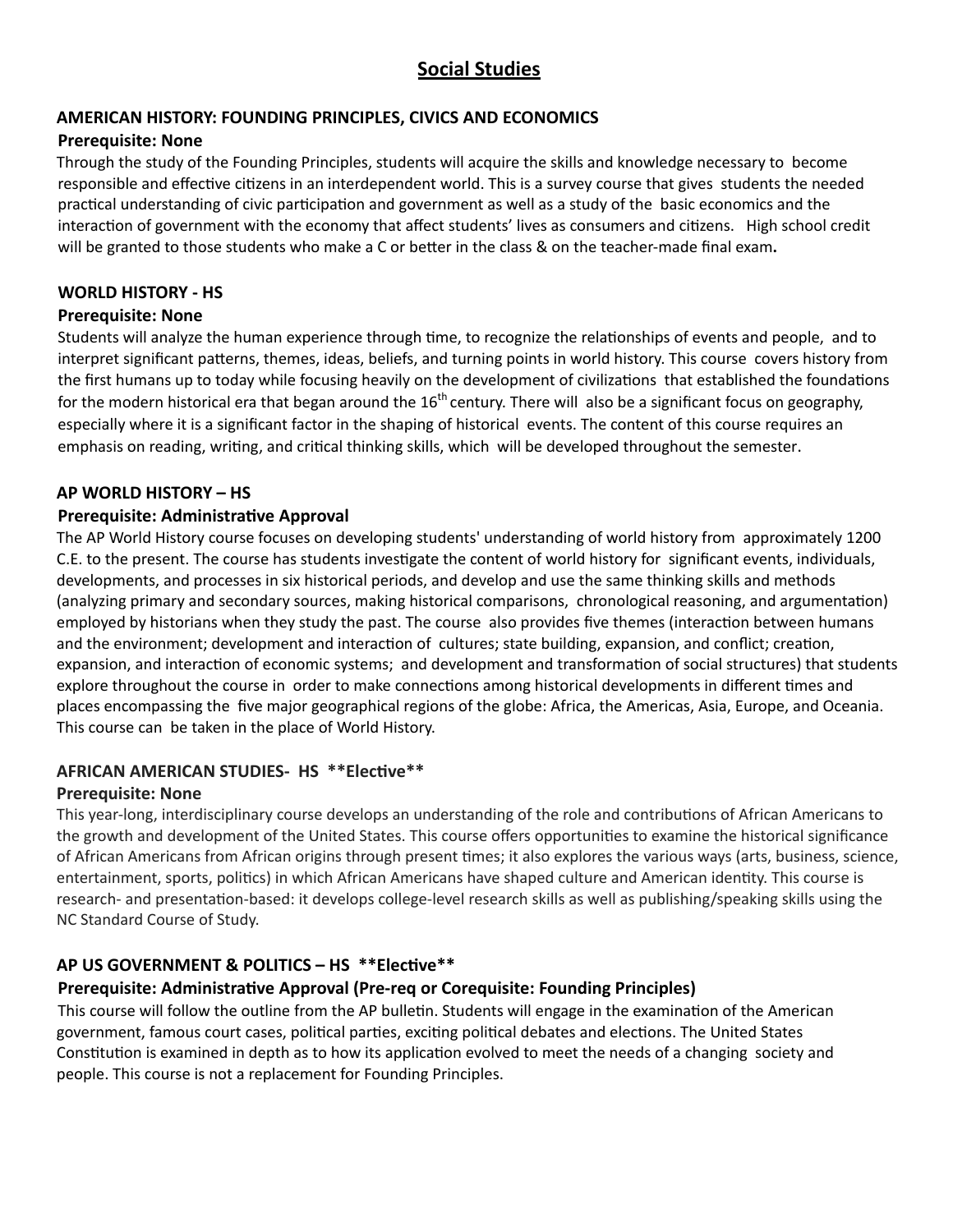#### **ECONOMICS AND PERSONAL FINANCE – HS Required course for all who enter high school in 2020-2021. Prerequisite: None**

Financially literate people use their knowledge and understanding of economics, money, credit, saving, investing, budgeting, etc. to make informed decisions about their personal finances. From everyday spending to long-term financial planning, effective management of money, credit, savings, and investments requires individuals to use their financial knowledge to plan for and further personal goals. In today's automated global society financial literacy expands beyond balancing a checkbook and budget sheet. Financial literacy requires individuals to not only be competent and fluent in personal finance but to also have a competent knowledge and understanding of national and global economics as well.

#### Introduction to Ethics (Semester/.5 Credit) \*\* Elective \*\* **Prerequisite: None**

What we value, and what we understand 'good' to consist of, profoundly affects the character of our beings. This course will begin with an examination of arguments that seek to provide a logical basis for the view that value is integral to any rational decision-making, and look at arguments that have been offered for various understandings of what value is. We will pay special attention to the 'natural law' approach to ethics due to its prominent role in Western culture and in the founding of the United States. The latter part of the class will be increasingly 'seminar style' and will afford students the opportunity to discuss readings in ethical issues.

# **Military Simulation Gaming (1st Semester/ .5 Credit) HS \*\* Elective \*\***

# **Prerequisite: None**

In this class we will use relatively simple strategy and simulation games to explore some basic problems of strategy, and of some of the strategic and tactical problems that recur in military history. We will begin with a brief examination of simulation gaming, and then quickly dive into playing games in class. During and after play, students will make observations about the games themselves and the strategies that prove superior in each of them.

# **Military Simulation Game Design (2nd Semester Long/ .5 Credit) HS \*\*Elective\*\* Prerequisite: (First semester class helpful, but not necessary)**

In this class we will employ simulation gaming to examine some of the strategic and tactical problems that recur in military history. During the semester students will design and/or playtest a student developed game system, comparing it to a real world situation that the game tries to model. We will begin with an examination of some basic features of military simulation gaming, (probabilities and dice, maps and terrain effects, troop qualities) and then look at a few select games so that students can get a good sense of the range and variety of simulation games available. We will then choose games to learn and play, making observations about the games themselves and the strategies that prove superior in each of them, and then develop new simulation games ourselves.

#### **Philosophy of Religion (Semester Long/.5 Credit) HS \*\*Elective\*\* Prerequisite: None**

Throughout history, religion and philosophy have been important and, in many cases, provided the foundational elements for the way most people have viewed the world around them. This elective will start off with discussion of the relationship between faith and reason, and Plato's related question of the relationship between ethics and the divine. We will then look at classical arguments regarding the existence of God, and the nature and problem of suffering and evil. This is not a course focusing only on Christianity. Students will explore the significance of the presence of many different religious beliefs and practices in the word, (pluralism), and the role of religion in the modern, scientific age.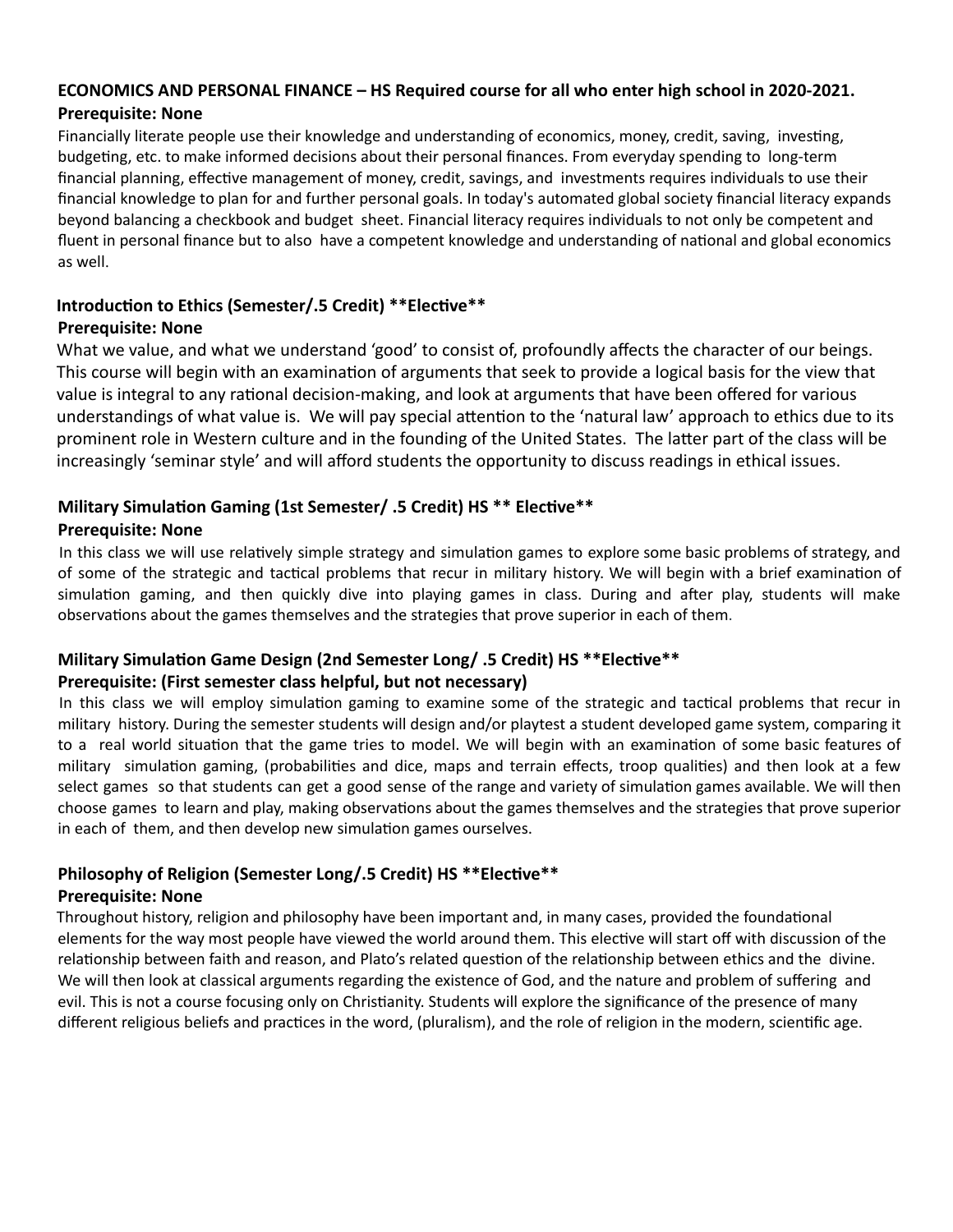# **FINE ARTS Education**

A key part of the Oxford Preparatory Mission is to help students develop an appreciation of the arts. During *their me at OPS, all students will have the opportunity to earn credit through courses in each area of the arts including Visual art, music, theater, oral communications, creative writing.* 

#### **7th***/***8th GRADE VISUAL ART (Semester Long/.5 Credits) Prerequisite: None**

Middle school level art is an overview course designed to allow each middle school student to explore a variety of media, techniques and methods. Projects focus on introducing and developing the elements of art (line, form, color, value, texture) and principles of design (balance, variety, harmony, emphasis). Understanding and appreciation of self and others through art history, culture, and heritage is emphasized. Samplings of two-dimensional and three-dimensional projects are produced

# Painting and Mixed Media - HS (Semester Long/.5 Credits)

#### **Prerequisite: None**

Students will create various works of art using different types of paint (tempera paint, acrylic paint, watercolor, and watercolor pencils).

# **Pen and Ink- HS (Semester Long/.5 Credits)**

#### **Prerequisite: None**

Students will learn basic pen and ink techniques and create multiple works of art using the techniques. (stipuling, hatching, and cross hatching) Finished works will be in black and white and watercolor.

# **DRAWING 1 (Semester Long/.5 Credits)**

#### **Prerequisite: None**

This is a beginning course designed to be an exploration in fundamental drawing techniques and concepts. Emphasis is placed on the development of visual awareness and sensitivity to various drawing materials. Basic principles of perspective, proportion, and value are introduced.

# **DRAWING 2 (Semester Long/ .5 Credits)**

# **Prerequisite: Drawing 1**

This course is designed to be a continuation of Drawing 1. Students will go more in depth in developing compositions with advanced drawing styles, techniques and subject matter.

Students will develop their skills and move toward mastery of techniques introduced in Drawing 1.

# **PRINTMAKING (Semester Long/.5 Credits)**

#### **Prerequisite: ART 1 or Drawing 1**

This course introduces students to the production of multiple images from a single design. Emphasis is on design and creative use of materials. Students will experience techniques related to relief, monoprint and silkscreen printing processes. Both press and non-press techniques will be explored and students will produce limited edition prints on various types of paper. Students will gain an understanding of the historical background of printmaking as well as technical skill while exploring both traditional and contemporary expressions of this art form.

# VISUAL ARTS-BEGINNING - HS<sup>\*\*</sup> *Elective*<sup>\*\*</sup>

#### **Prerequisite: None**

Visual Arts-Beginning is an introductory studio art course for students with limited art experiences. This course is aligned to the Essential Standards visual arts curriculum at the beginning level and features the foundational study of the elements of art and principles of design, color theory, art vocabulary, use and care of art tools and equipment, art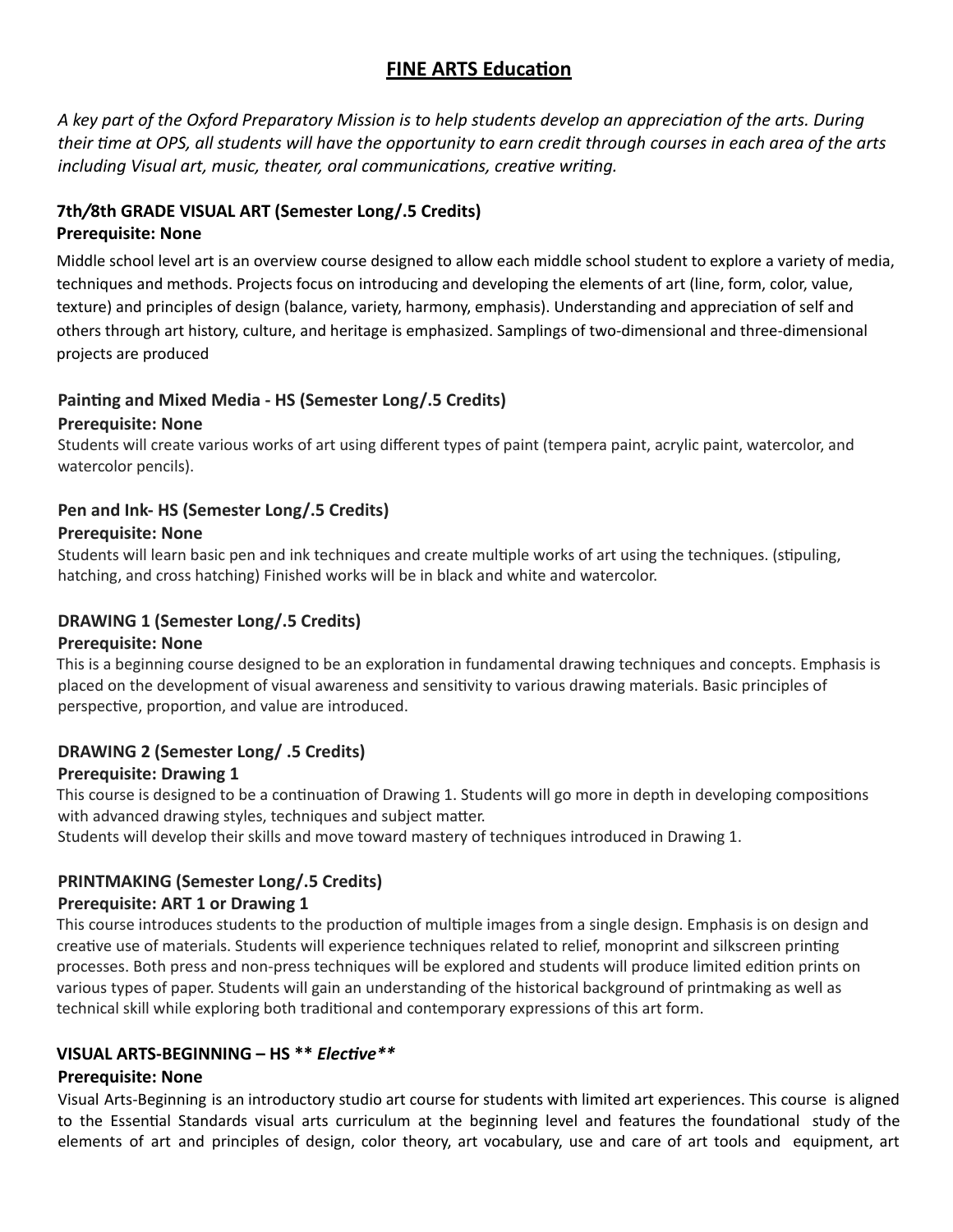criticism, art history and safety in the art room. Visual Arts-Beginning explores various art media, processes, procedures, aesthetic theories and historical developments.

#### VISUAL ARTS-INTERMEDIATE - HS<sup>\*\*</sup> *Elective*<sup>\*\*</sup>

#### **Prerequisite: Successful completion of a beginning level art course, or Instructor Recommendation with** submission of Placement Portfolio

Visual Arts-Intermediate is a studio course aligned to the Essential Standards visual arts curriculum at the intermediate level. Various art processes, techniques, procedures, and theories are presented in a problem solving context allowing for independent choices and personal solutions. Students use a larger variety of tools, media, and processes and learn to select the most appropriate for finding innovative artistic solutions. Students begin developing their personal artistic style while adhering to basic design principles. Students use art vocabulary to analyze and evaluate the composition of works of art. Students gain knowledge and understanding of past and present art forms, through the study of a variety of artists, artworks, cultures and historical periods.

#### VISUAL ARTS-PROFICIENT – HS<sup>\*\*</sup> *Elective*<sup>\*\*</sup>

#### **Prerequisite: Successful completion of an intermediate level art course or Instructor Recommendation with submission of Placement Portfolio**

Visual Arts-Proficient is an honors level studio course that provides a more in-depth approach to the study of art processes and techniques, aesthetic issues, art criticism, art appreciation and art history. Students create art by analyzing the relationship between media, processes, and results. Students use art vocabulary to analyze and evaluate compositions, understand the relationship between personal expression and design and recognize historical and contemporary art styles, themes and genres. Students form artistic goals, develop appropriate work habits, and consider art careers. Knowledge of the arts in relation to culture, history, other disciplines, and careers is promoted through visual, verbal, and written means. Art history, criticism, and aesthetics are studied in conjunction with selected artworks leading to the development of a personal philosophy of art. Students create and maintain portfolios to document personal choices and growth as artists. Essential materials are supplied. Students may be asked to supply special project materials.

#### **VISUAL ARTS-ADVANCED - HS \*\* Elective \*\***

#### Prerequisite: Successful completion of a proficient level art course or Instructor Recommendation with submission of Placement Portfolio

Visual Arts-Advanced is an advanced level honors course promoting an in-depth knowledge of art processes, media, styles, history and aesthetics. Student efforts are based on further developing personal expression and styles, applied design, analysis of compositional components and contemporary themes. Students use specialized art tools, processes and media appropriately, safely and effectively. Assignments may focus on artistic analysis and critique through reading and writing assignments, independent research, and art appreciation activities. Students create and maintain portfolios to document personal choices and growth as artists for evaluation. Students take part in planning and installing an exhibition of their work. Essential materials are supplied. Students may supply special project materials.

# **THEATER ARTS I (Semester Long/ .5 Credit) HS \*\*** *Elective* **\*\***

#### **Prerequisite: None**

This foundational course, designed for students with minimal or no theater experience, promotes enjoyment and appreciation for all elements of theater. Coursework explores a broad survey of tragic dramatic literature, performance, careers, history, theater etiquette and design. Integration of music, theatrical movement, and visual art enhances appreciation for the arts as a whole. Some improvisation, short scene studies, and vocal techniques are used to introduce basic acting skills.

#### **THEATER ARTS II (Semester Long/ .5 Credit) HS \*\*** *Elective* **\*\* Prerequisite: Theater Arts I**

This intermediate course builds upon the foundational skills learned in Theatre Arts I and provides opportunities for application. Coursework more intensively explores theatrical movement, classical theater works, and musical theatre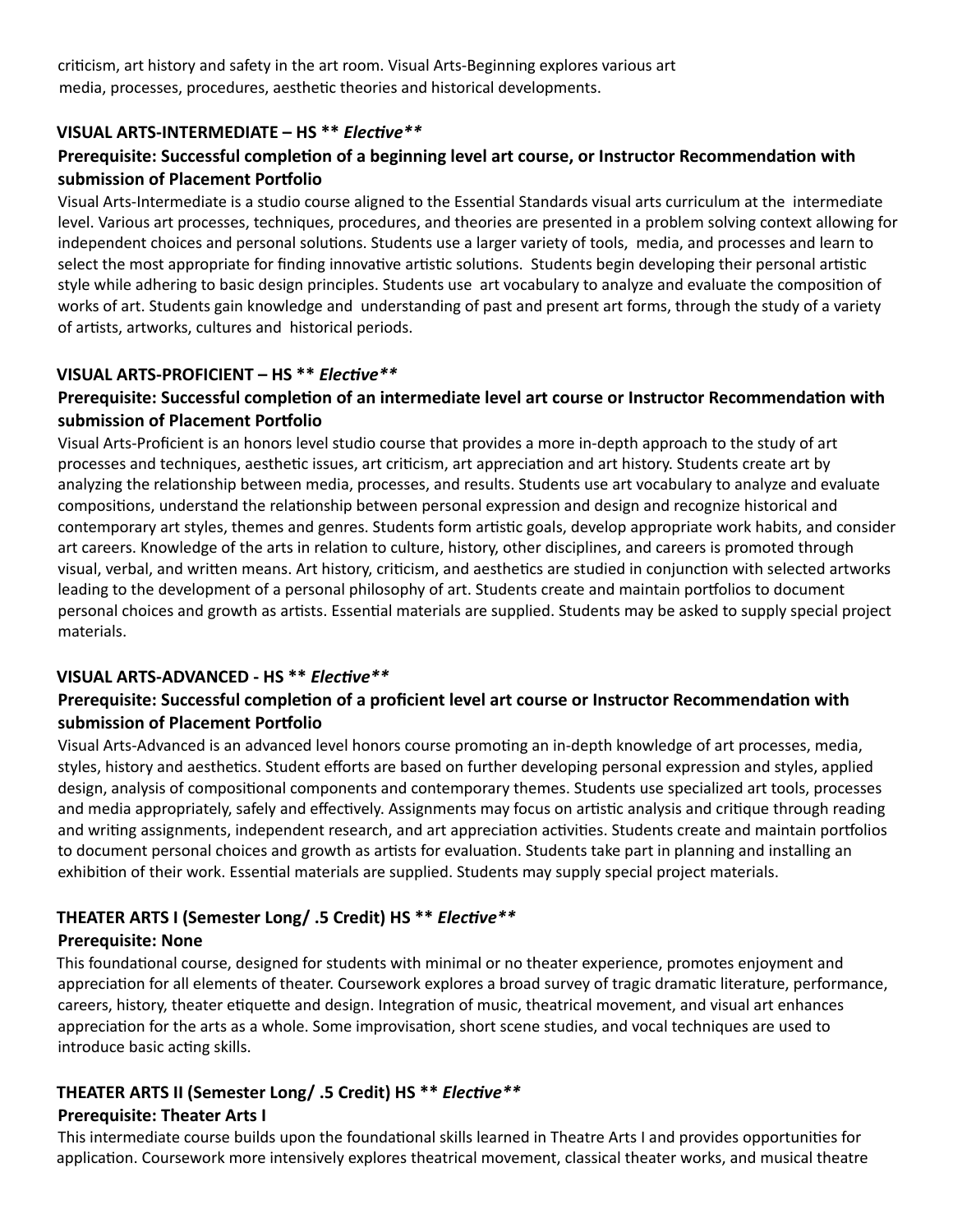history, elements of design, and comedic writing and performance. Group improvisation, mime techniques, monologue performance, and scene studies are used to develop intermediate acting skills.

# Play Production- (Year-Long Course/1.0 Credit) \*\* *Elective* \*\*

#### **Prerequisite: Theater I & Instructor Approval/Audition**

This is a year-long course where students will audition, rehearse and perform in two plays. One in fall and one in spring. They will help create and determine the technical elements of the shows we are producing. Students will learn and understand the process behind producing shows as well as how to work as an ensemble. Students will be expected to make a serious commitment to reading and learning their part, performing in front of the school and appreciating theatre. Students will develop their understanding of theatre as a whole, as well as vocal techniques, the role that technical elements and jobs play in a production, researching and understanding the world of the play,

and understanding the writing from a variety of playwrights.

# PHOTOGRAPHY- (Semester Long/ .5 Credit) HS \*\* *Elective* \*\*

#### **Prerequisite: None**

This is a basic course in photography designed to offer experiences with a point-and-shoot camera. Various camera settings will be learned to offer greater creative and technical control. This course builds the foundation for visual literacy regarding both form and content of photographic images. The elements and principles of design as they relate to photographic composition are emphasized. Students learn framing within the viewfinder and explore various compositional principles. Students also learn to examine images critically through weekly critiques. Digital processing techniques are introduced using Adobe Lightroom and Photoshop.

# YEARBOOK - HS (Year-long course/1.0 Credit) \*\**Elective* \*\*

#### **Prerequisite: Administrative Approval, successful completion of photography & a C or above in all core classes.**

The yearbook staff develops, organizes, and publishes the yearbook. Students select and group pictures, sell advertisements, design layouts of copy, identify pictures, organize materials, and write copy. Students also learn business management skills in sales while producing and distributing the yearbook. Yearbook requires attention to detail and a strong personal work ethic plus the ability to meet strict deadlines. Students must have taken and successfully completed Photography class and maintain a C or above in all core classes.

# INTRODUCTION TO FILM (Semester Long/ .5 Credit) HS \*\* Elective\*\*

# **Prerequisite: None**

This humanities course is designed for high school students with a passion for history, writing, and the arts. Through film viewing, group discussion, and written reflection, students will explore the history and development of cinematic storytelling and analyze elements of screenwriting, music, performance, animation, and design. Parent/guardian permission must be granted to view certain films in this course.

# ADVANCED FILM STUDIES: (Semester Long/ .5 Credit) HS \*\* Elective \*\* **Prerequisite: Introduction to Film (HS credit)**

This college preparatory humanities course is designed for high school students that have completed Introduction to Film and have a passion for literary analysis, research, history, and visual arts. Through film viewing, group discussion, research projects, and written analysis and criticism, students will evaluate the cinematic work of various auteur directors, with a strong focus on foreign films and pre-21st century cinema. Parental/guardian permission must be granted to view the films in this course.

# **CONCERT CHOIR - HS \*\* Elective \*\***

# **Prerequisite: Instructor Approval/Audition Required**

This is a year-long, upper-level performance opportunity offered to experienced vocal music students in grades 9-12. Students will continue to develop vocal technique and musicianship as well as increase critical thinking skills through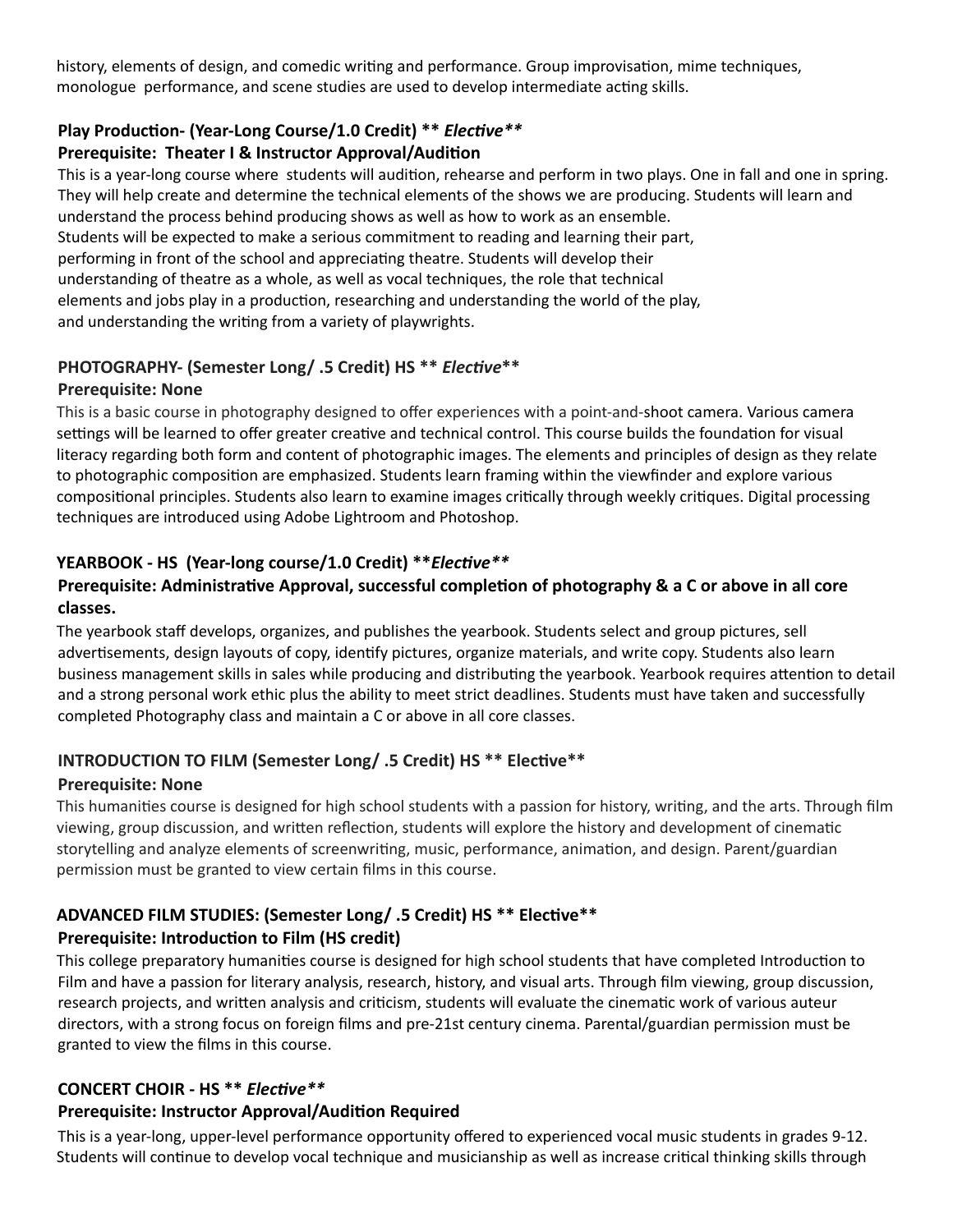analysis of musical elements such as form and text. Students will be expected to make a serious commitment to learning music, performing in various venues as representatives of our school and must demonstrate willingness to join in choir festivals and competitions across our state.

# HIGH SCHOOL CHORUS (Year-Long Course/1.0 Credit) \*\* *Elective* \*\*

#### **Prerequisite: None**

Introduction to ensemble singing for beginning singers in grades 9-12. No audition required. A performance-based class with an emphasis on fundamental vocal development, music literacy (singing a variety of genres) and music knowledge (reading notes, basic music theory concepts, sight-singing, etc...). Students can expect to represent our school at community events with several required performances.

# **GIRLS ENSEMBLE (Year-Long Course/1.0 Credit) \*\*** *Elective* **\*\* Prerequisite: At least 1 year of High School Chorus**

Continuation of ensemble singing for female voices. No audition required. A performance-based class with an emphasis on small group vocal techniques. Students will be expected to perform at a variety of after-school and/or week-end events.

# HIGH SCHOOL BAND - BEGINNING (Year-Long Course/1.0 Credit) \*\* Elective \*\*

#### **Prerequisite: None**

Beginning Band is an introductory level course for students with limited or no instrumental experience. Course content includes application of fundamental techniques of music, interpretation of sound and symbol systems, exploration of global connections in music. Band members are expected to perform at school and community events, and school concerts.

# **HIGH SCHOOL BAND - PROFICIENT (Year-Long Course/1.0 Credit) \*\*Elective\*\***

# **Prerequisite: Instructor Recommendation/Audition Required**

Proficient Band is designed for students who have achieved intermediate level music standards for high school level. This course provides additional extensions of these goals and objectives as a foundation for advanced proficiencies in performance, conducting, listening, appreciation, history, analyzing, composing, the use of current technology, and research culminating in written reports. Band members are expected to perform at school and community events, and school concerts.

# **HIGH SCHOOL BAND – ADVANCED (Year-Long Course/1.0 Credit) \*\*Elective\*\***

# **Prerequisite: Instructor Recommendation/Audition Required**

This course is designed for students who have achieved a proficient level of music standards for high school level; exhibiting high level of performance skills. Course content will include band plus studies of theory, history, and composers. Students will be expected to audition for outside honor band and/or district level band. Band members are expected to perform at school and community events, and school concerts.

# **STRING ORCHESTRA (Year-Long Course/1.0 Credit) \*\*Elective\*\***

# **Prerequisite: None**

Students will work on string technique and music theory. Emphasis is placed on solo and ensemble playing, allowing students to use their expanding knowledge of scales, shifting, vibrato, and bowing techniques. Orchestra members are expected to perform at school and community events, and school concerts.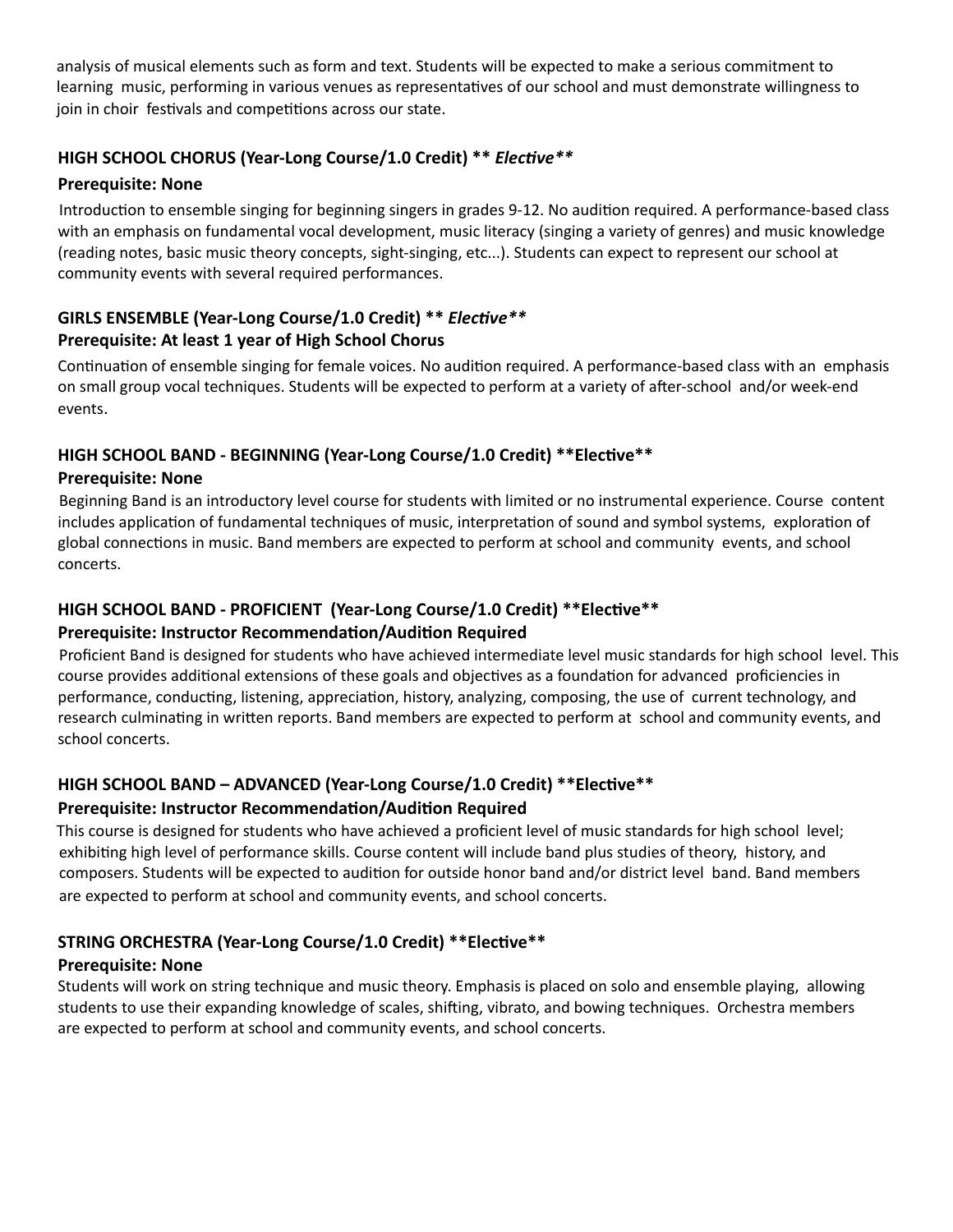# **HEALTH AND PHYSICAL EDUCATION (HS)**

#### **Prerequisite: None**

The course will enable students to gain knowledge and skills about healthful living topics important to their age levels. The following strands are the focus of instruction: health-related fitness, motor skills, movement concepts, personal and social responsibility, nutrition and physical activity, alcohol, tobacco and other drugs, mental and emotional health, interpersonal communication and relationships and personal and consumer health.

# **PHYSICAL EDUCATION II - ADVANCED (Semester Long/.5 Credit) \*\*Elective\*\***

#### **Prerequisite: Instructor Invitation**

This course is designed to allow the students to concentrate in narrow areas of interest. The course will be team-taught with each unit being presented in greater detail. Emphasis will be placed on skill development, knowledge of the activity, and physical fitness, as well as learning how to set up various programs, officiate various sports, and conduct research in areas of conditioning and training. This course will incorporate significant, rigorous physical exercise.

# SPORTS MEDICINE (Semester Long/.5 Credit) \*\* Elective \*\*

#### **Prerequisite: Biology**

The Introduction to Sports Medicine is a course designed for students who are interested in fields such as athletic training, physical therapy, medicine, nurse, fitness, physiology of exercise, kinesiology, nutrition, EMT, and other sports medicine related fields. It is offered as a classroom and lab course to provide students with an avenue through which to explore these fields of study. This course focuses on the basic information and skills important in the recognition of, care, prevention, and preliminary rehabilitation of athletic injuries. The course includes class work and hands-on application. Credit for this course cannot be used to replace any required course in the Driver's Education, Health, and Physical Education Program.

# ATHLETIC TRAINING (Semester Long/.5 Credit) \*\* Elective \*\*

# Prerequisite: Biology, Grade higher than a C in Sports Medicine, Instructor recommendation

This is the follow-on course for students who want to take a deeper dive into careers in athletic training and the field of sports medicine. The curriculum will provide a strong emphasis on practical hands-on application and on the field observation in a real world setting.

# **Additional Electives**

# **CCP Advisory (Fall Semester ONLY/.0 Credit) to any student in their first semester of CCP courses Prerequisite: First semester of CCP enrollment**

CCP advisory is an OPS teacher supervised and guided class for any student in their first year of CCP courses. There is no credit for this class, but attendance is mandatory and documented. The intent of this class is to provide students with the additional support and time needed so that they are able to make a smooth transition into meeting the expectations of college coursework. During this class students will receive guidance on how to use a college syllabus, how to manage time and workload. Students will be required to share their college course grades on a bi-weekly basis.

# **ACT PREP (Fall Semester ONLY/.5 Credit) 11th grade**

# **Prerequisite: Enrollment in 11th grade and Administrative Decision**

This course is a semester-long elective for students who have already taken the PreACT that is focused on targeted improvement of ACT test scores using students' collective and individual PreACT results to inform the focus of instruction and practice. Students will work on practice problems as individuals and in groups, discuss methods for improving test outcomes, and receive direct instruction on how to approach different kinds of ACT questions. There will also be a focus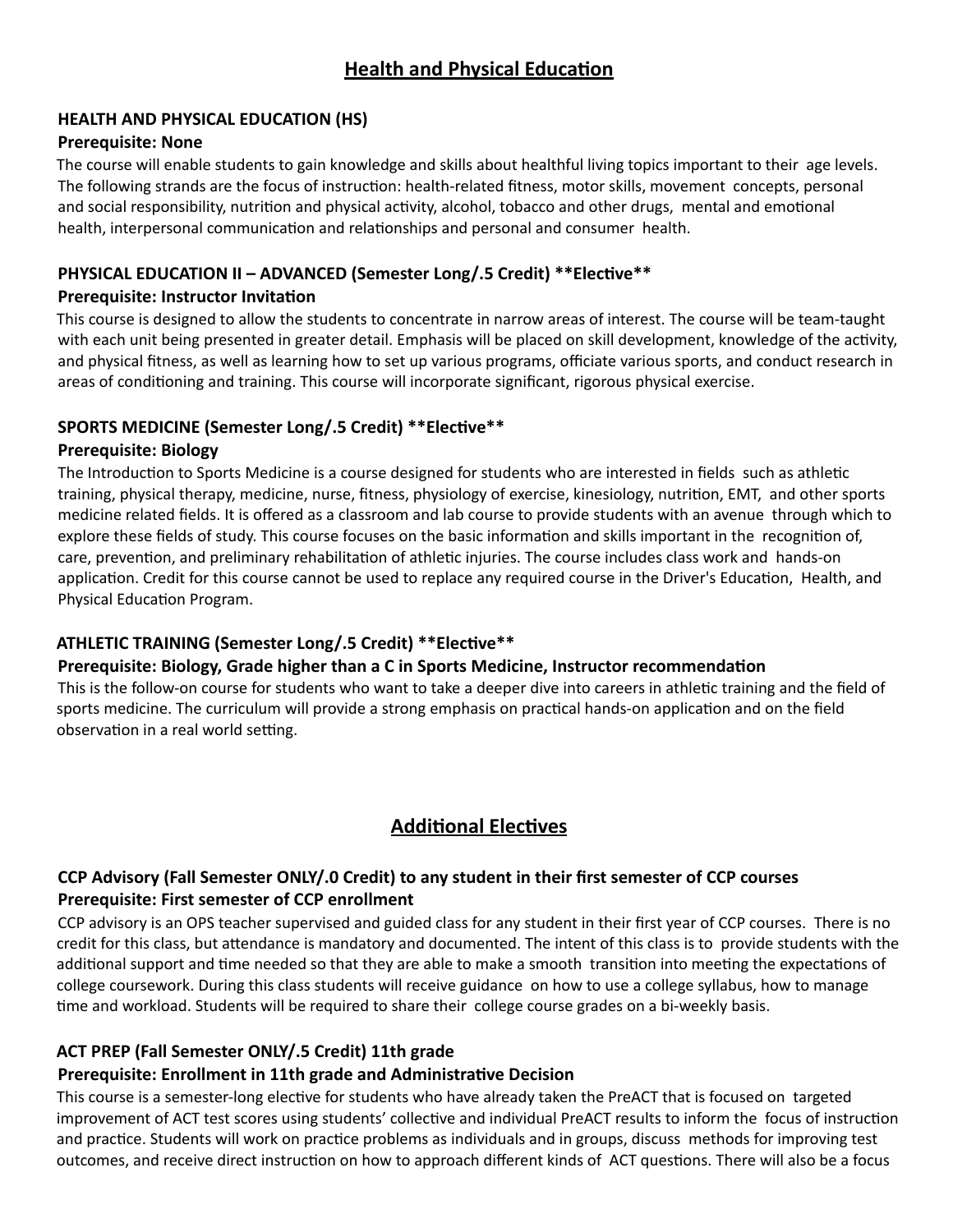on time management and test-taking strategies applicable to the ACT as well as the SAT and other standardized tests. This course offers benefits for students who have yet to take the ACT as well as students who have taken it but intend to take it again for a better score.

# **CURRICULUM ASSISTANCE (Only Available for Students with an IEP) 7TH & 8TH /HS**

#### Enrollment in this class is limited to students recommended by administration and the EC department

This course assists students in the improvement of their foundational reading, writing, and study skills by using various reading, writing and study skills strategies. Students practice close reading in order to strengthen their comprehension of a given text as well as develop study skills that will assist them in their additional classes. Students learn by utilizing various tools such as visual, audible, and hands-on techniques. This allows for all learners to benefit in their individual way.

# **Foundations (Semester based/ .5 Credit) 8th grade/HS**

#### **Prerequisite:** Enrollment in this class is limited to students recommended by administration.

This course is designed to assist students who do not have an IEP but may need assistance in developing the executive functioning skills needed to be successful in core classes as they enter high school. Skills to be developed include organization, focus, starting and completing tasks/assignments, and self-control. In this teacher-led class students will work on creating plans to complete assignments, develop and execute a variety of study techniques that involve individual work and team work, and practice fundamental academic skills such as manipulating fractions or using proper grammatical structures.

#### **College and Career Promise Program (CCP)**

**Prerequisite: Cumulative HS GPA of at least 2.8 or above; By Invitation in the early spring sophomore year** The CCP program is a partnership between VGCC and OPS. Through partnership with the Department of Public Instruction, the NC Community College System, the University of North Carolina system and many independent colleges and universities, North Carolina is helping eligible high school students to begin earning college credit at a community college campus at no cost to them or their families. Oxford Preparatory seeks to make attaining a college degree as affordable as possible. In addition to the free CCP classes, OPS seeks to assist students in gaining college credits by also providing the books for 2 courses per semester at no cost to the student and their family. Registration for CCP courses is only available to students who have qualified and been accepted into the program and must be completed with Mrs. Grissom-Young using the approved joint process that is in place between OPS and VGCC. These courses result in 1 high school credit and college credits, per course (typically 3). With administrative approval, as the schedule permits, students accepted into the CCP program that have their own transportation are eligible to enroll in additional courses at any VGCC campus. Students and parents should also refer to the CCP Dual Credit [Allowances](https://www.dpi.nc.gov/media/10212/download?attachment) Chart to reference potential High School credits that can be earned with CCP classes.